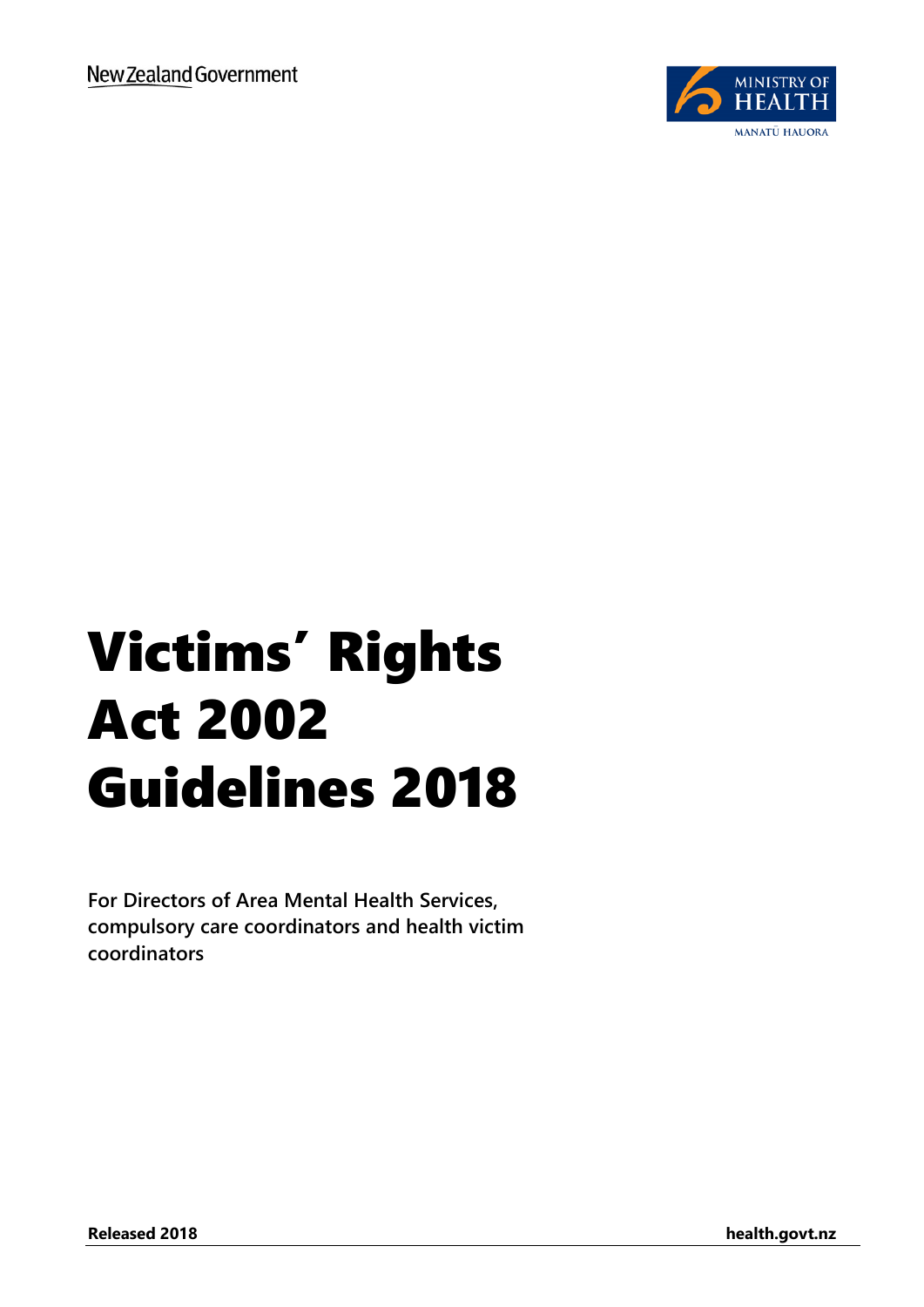Citation: Ministry of Health. 2018. *Victims' Rights Act 2002 Guidelines 2018: For Directors of Area Mental Health Services, compulsory care coordinators and health victim coordinators*. Wellington: Ministry of Health.

Published in November 2018 by the Ministry of Health PO Box 5013, Wellington 6140, New Zealand

ISBN 978-1-98-856812-6 (online) HP 6960



This document is available at health.govt.nz



This work is licensed under the Creative Commons Attribution 4.0 International licence. In essence, you are free to: share ie, copy and redistribute the material in any medium or format; adapt ie, remix, transform and build upon the material. You must give appropriate credit, provide a link to the licence and indicate if changes were made.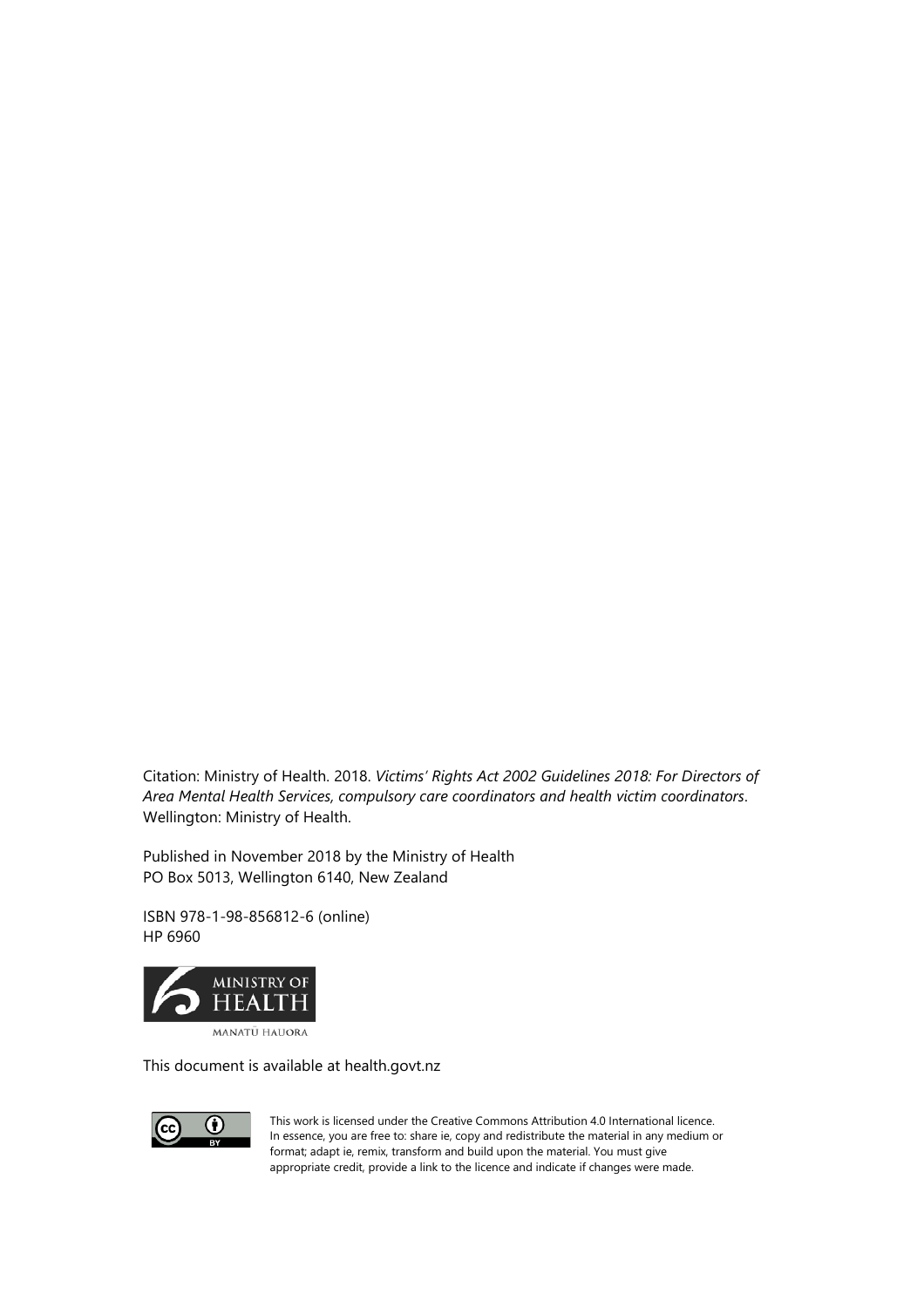# <span id="page-2-0"></span>**Contents**

| Contents                                                                                 | iii |
|------------------------------------------------------------------------------------------|-----|
| Part 1: Introduction                                                                     | 1   |
| Victims' Rights Act 2002                                                                 | 1   |
| Purpose of these guidelines                                                              | 1   |
| Context                                                                                  | 2   |
| Defining a victim                                                                        | 2   |
| Principles and responsibilities                                                          | 3   |
| The Victims Code                                                                         | 3   |
| Victim notification system                                                               | 4   |
| Part 2: Health's responsibilities                                                        | 5   |
| Health notification delegations                                                          | 5   |
| People about whom health notifications may be made                                       | 5   |
| Health actions in the victim notification system                                         | 6   |
| Section 37 notifications                                                                 | 6   |
| Notice of first unescorted leave of absence from the hospital under a leave<br>provision | 6   |
| Notice of the first unescorted overnight leave from hospital under a leave provision     | 7   |
| Notice of impending discharge                                                            | 7   |
| Notice of escape                                                                         | 7   |
| Notice of death                                                                          | 7   |
| Section 38 victim notification requirements                                              | 8   |
| Closing notifications                                                                    | 8   |
| Making health victim notifications                                                       | 9   |
| Ensuring notifications reach victims                                                     | 10  |
| Providing general information to victims                                                 | 11  |
| Informing people subject to notifications about the notification requirements 12         |     |
| Confidentiality                                                                          | 12  |
| Maintaining accurate victim information                                                  | 12  |
| Change of address of victim or victim's representative                                   | 13  |
| Access to resources to assist victims                                                    | 14  |
| Complaints                                                                               | 14  |
| Appendix 1: Glossary                                                                     | 16  |
| Appendix 2: Relevant legislation                                                         | 18  |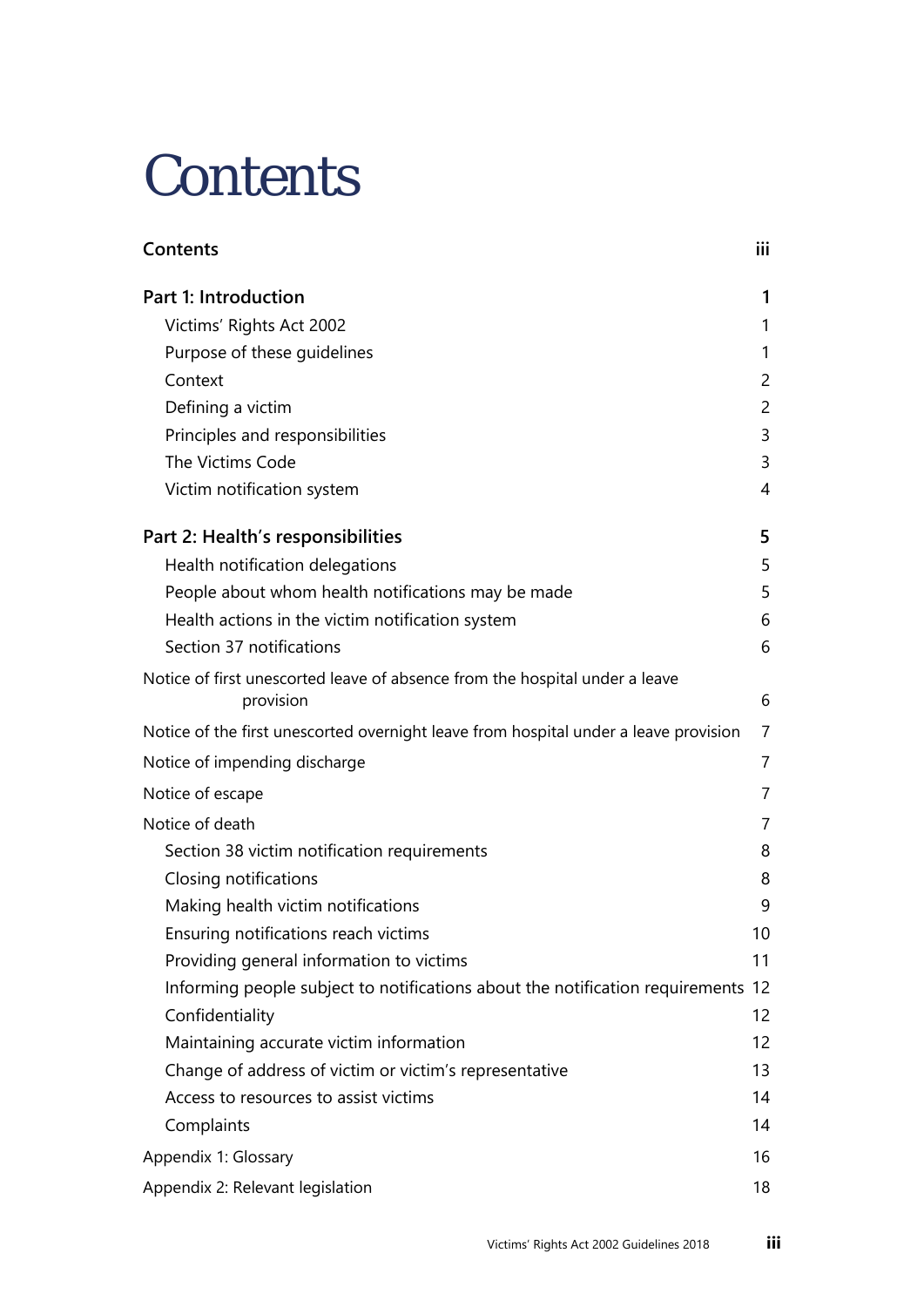| Appendix 3: Summary of legislation and health obligations | 19. |
|-----------------------------------------------------------|-----|
| Appendix 4: Examples of notifiable discharges             | 20  |
| Appendix 5: Contact details                               |     |

#### **List of figures**

| Figure 1: | Overview of health notification actions                                                                                                                      | 9  |
|-----------|--------------------------------------------------------------------------------------------------------------------------------------------------------------|----|
| Figure 2: | Ensuring health notifications reach victims                                                                                                                  | 11 |
| Figure 3: | Overview of obligations in relation to receiving and forwarding<br>information about a change in contact address of the victim or<br>victim's representative | 14 |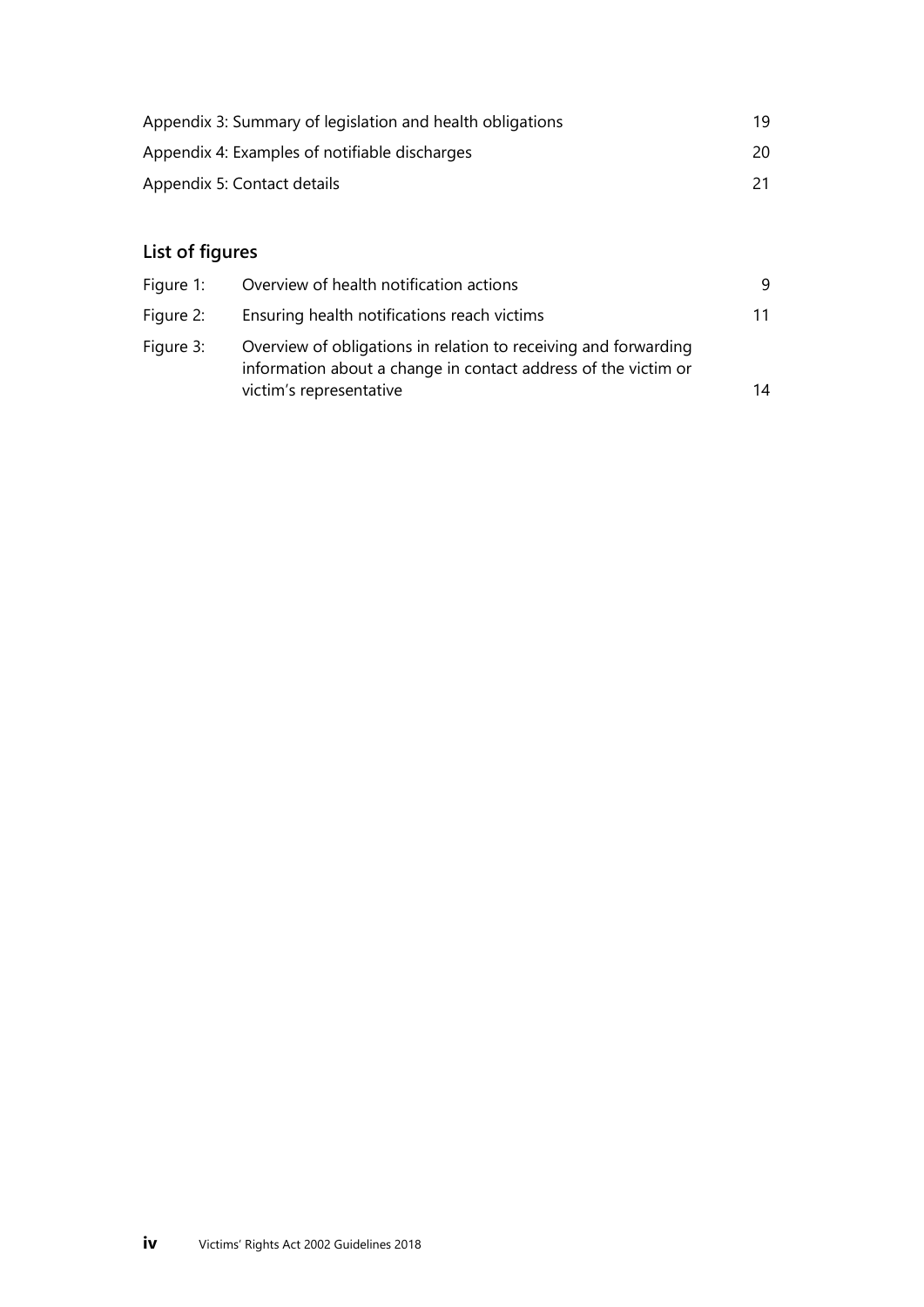# <span id="page-4-0"></span>Part 1: Introduction

# <span id="page-4-1"></span>**Victims' Rights Act 2002**

The Victims' Rights Act 2002 (the VRA) replaced the Victims of Offences Act 1987. It came into force on 18 December 2002, with the aim of strengthening the rights of victims, including by allowing victims of certain offences to receive notifications about the person accused or the offender.

The Ministry of Justice administers the VRA, and several agencies, including the Ministry of Health, have delegated responsibilities for it. The VRA gives specified agencies clear obligations to provide information and offer help to victims of offences. It turns what were a number of directives about how to treat victims into enforceable rights.

Amendments to the VRA came into force in December 2014, which changed the regime for passing victim information between government departments, as well as the occasions when victims of people in health care facilities will receive notifications. In addition, the Victims Code of Rights (the Code) was introduced in 2015. These guidelines address the changes resulting from the amendments and the Code.

Information about individuals is subject to the Privacy Act 1993 and specifically, in the case of people receiving care for their mental health or intellectual disability, the Health Information Privacy Code 1994. Agencies may only disclose health information in limited circumstances. The VRA provides a legislative framework for the release of information about certain events to registered victims.

#### <span id="page-4-2"></span>**Purpose of these guidelines**

These guidelines are issued by the Director-General of Health to guide Directors of Area Mental Health Services (DAMHS), compulsory care coordinators (CCs) and health victim coordinators (HVCs) in performing their delegated responsibilities under the VRA. DAHMS, HVCs and CCs must comply with these guidelines when exercising authority delegated from the Director-General of Health under the Victims' Rights Act 2002.

These guidelines replace the Ministry of Health's *Victim Notification Guidelines for Directors of Area Mental Health Services and DHB Victim Notification Co-ordinators*, published in November 2007.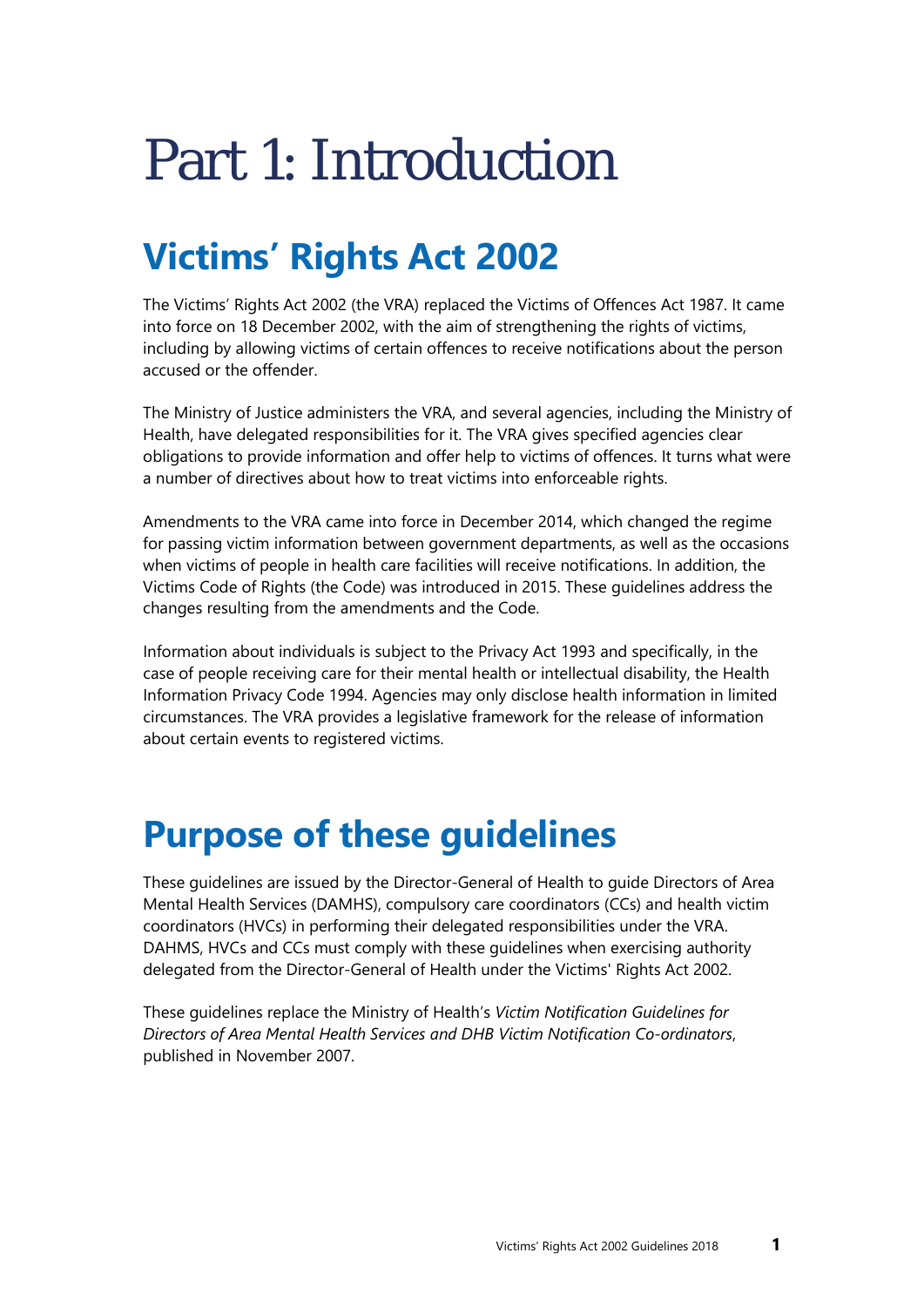## <span id="page-5-0"></span>**Context**

These guidelines should be read in the context of the following legislation:

- Victims' Rights Act 2002
- Mental Health (Compulsory Assessment and Treatment) Act 1992
- Intellectual Disability (Compulsory Care and Rehabilitation) Act 2003
- Criminal Procedure (Mentally Impaired Persons) Act 2003
- Privacy Act 1993 and the Health Information Privacy Code.

These guidelines aim to complement the following guidelines:

- Guidelines to the Mental Health (Compulsory Assessment and Treatment) Act 1992
- Special Patients and Restricted Patients: Guidelines for Regional Forensic Mental Health Services
- A Guide to the Intellectual Disability (Compulsory Care and Rehabilitation) Act 2003.

To access any of the above guidelines, visit the Ministry of Health's website (**[www.health.govt.nz](http://www.health.govt.nz/)**). For more information about the VRA, visit the Ministry of Justice's Victims Information website (**[www.victimsinfo.govt.nz](http://www.victimsinfo.govt.nz/)**).

# <span id="page-5-1"></span>**Defining a victim**

Under the VRA, a victim can be anyone who has:

- had an offence committed against them, or
- suffered physical injury because of an offence someone committed, or
- had property lost or damaged because of an offence someone committed.

A victim can also be:

- a parent or legal guardian of a victim who is a child or young person, as long as the parent or legal guardian has not been charged with the offence, or
- the immediate family member of someone who dies or is incapable because of a crime someone committed.

The principles of treatment and access to services (sections 7 and 8 of the VRA) apply to:

- a person who suffers any form of emotional harm because of an offence someone committed
- a parent or legal guardian of a victim who is a child or young person who suffers any form of emotional harm as a result of an offence, as long as the parent or legal guardian has not been charged with that offence
- a person who has experienced domestic violence
- a child or young person who is living with a person who has experienced domestic violence.

For definitions of other important terms used in these guidelines, see Appendix 1.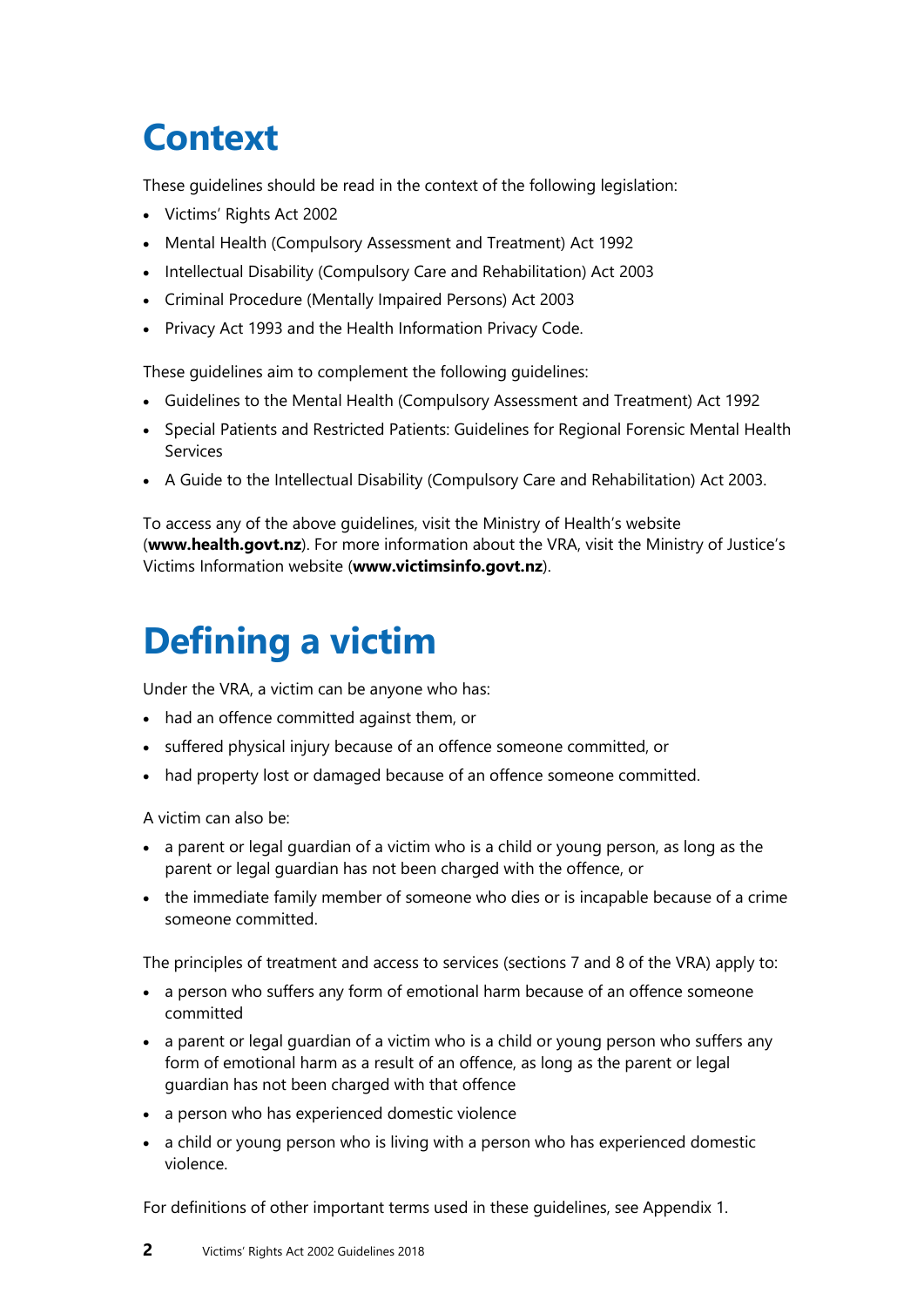## <span id="page-6-0"></span>**Principles and responsibilities**

Part 2 of the VRA sets out principles relating to the treatment and rights of victims. Specifically, all people dealing with victims of offences under the VRA:

- must treat victims with courtesy, compassion and respect for their dignity and privacy
- should deliver services to victims that promote victims' wellbeing and rights; work to alleviate victims' suffering, whether psychological, physical or financial, and/or to help victims to participate in the rehabilitative process
- should ideally be aware of welfare, health, counselling, medical and legal services available to victims and be able to direct victims to appropriate services when necessary
- are responsible for ensuring that information about victims remains confidential and information given to victims is limited either to that prescribed under the VRA or to generic information.

### <span id="page-6-1"></span>**The Victims Code**

In 2015, the Ministry of Justice introduced a Victims Code of Rights, which sets out how victims of crime can expect government agencies and organisations, including health organisations, to treat them. The Code does not create new rights but rather reinforces the legislative requirements and principles of the VRA. It also strengthens accountability by formalising a complaints procedure for people who feel their rights have not been upheld.

The Code applies to all victims' service providers, not just those the Ministry of Justice funds. It makes the criminal justice system easier for victims to understand by clearly explaining what they can expect from the services provided at each stage of the criminal justice process.

The Code has three parts.

- Part 1 describes eight general principles to guide all service providers for victims on how they should treat victims and their family and whānau when they have been affected by a crime. These principles apply to all victims.
- Part 2 brings together 11 rights that victims have under the VRA and the duties and obligations of government agencies with criminal and youth justice responsibilities. These rights apply only to victims of a crime that has been reported to the Police or is before the courts. Not all rights apply to all victims.
- Part 3 explains how victims can make a complaint if they consider a government agency has not met its obligations.

To access the full Victims Code, visit **[www.victimsinfo.govt.nz](http://www.victimsinfo.govt.nz/)**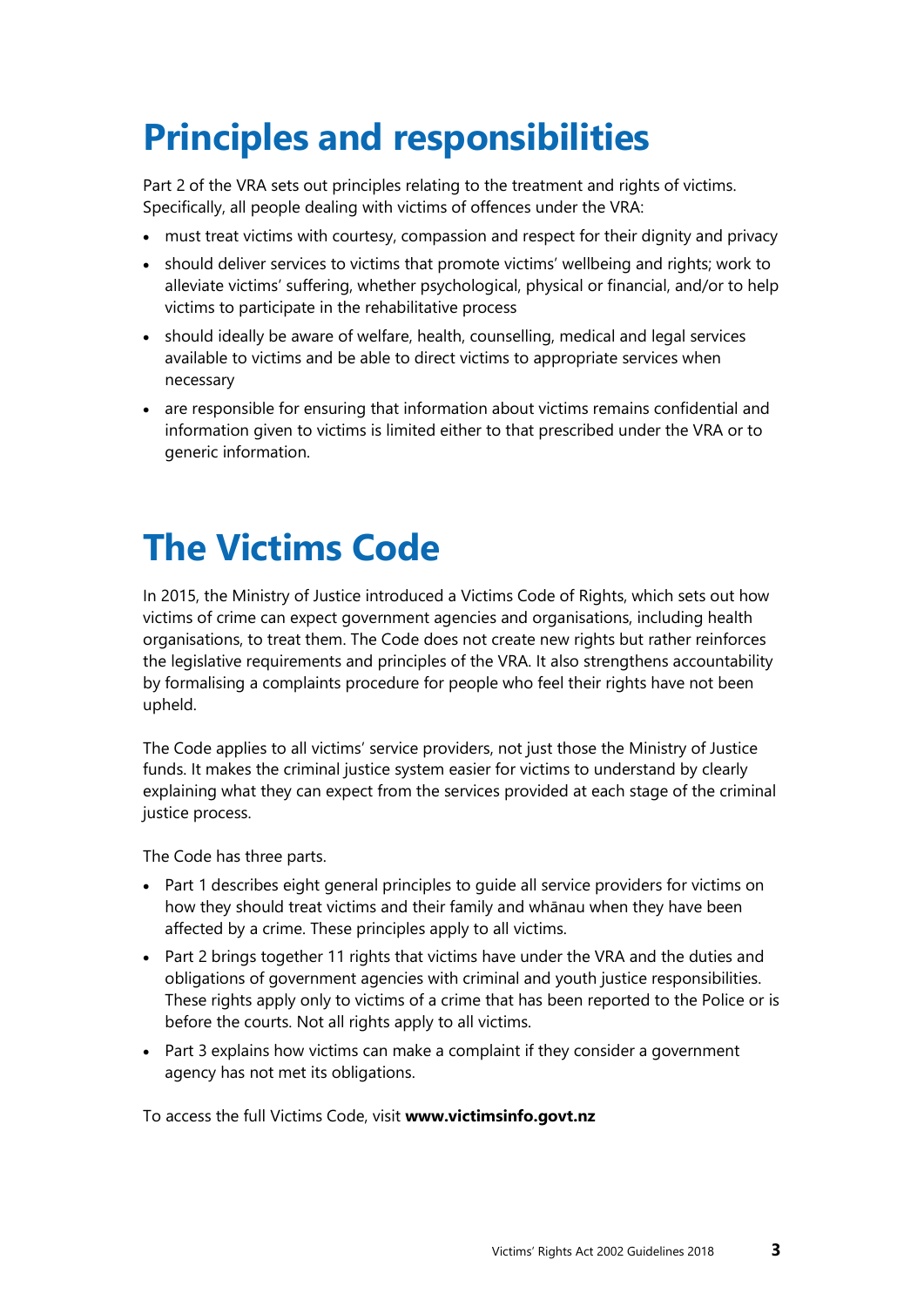# <span id="page-7-0"></span>**Victim notification system**

The VRA establishes a victim notification system<sup>[1](#page-7-1)</sup> for victims of a 'specified offence'. A specified offence is an offence:

- of a sexual nature defined in Part 7 of the Crimes Act 1961 (excluding offences in sections 143 and 144) or sections 216H to 216J of the Crimes Act 1961 or another serious assault not captured above
- that resulted in serious injury to a person, in the death of a person or in a person becoming incapable
- of another kind that has led to the victim having reasonable grounds, for their own physical safety or security, or for the safety or security of one or more members of their immediate family.

Under this system, victims of a specified offence can register to receive notifications about the person who committed, or who is accused of committing, the offence. Police determines whether an offence is a 'specified offence', and victims must apply to the Police if they wish to register to receive notifications. A victim may apply to the Police to receive notifications at any time until the offender's sentence ends.

If a person meets the criteria to be registered as a victim, the Police must pass on that person's details to the relevant agency. The relevant agency is the:

- Department of Corrections if the person who committed the offence, or who is accused of committing the offence, is imprisoned, on parole or on home detention
- Ministry of Health if that person is detained in a hospital or secure facility.

Different agencies have different responsibilities under the VRA. These responsibilities include: ensuring that eligible victims receive notifications as required; receiving and recording any changes to the victims' contact details; and forwarding victims' details or change in contact details as required.

l

<span id="page-7-1"></span><sup>&</sup>lt;sup>1</sup> Sections 30-48.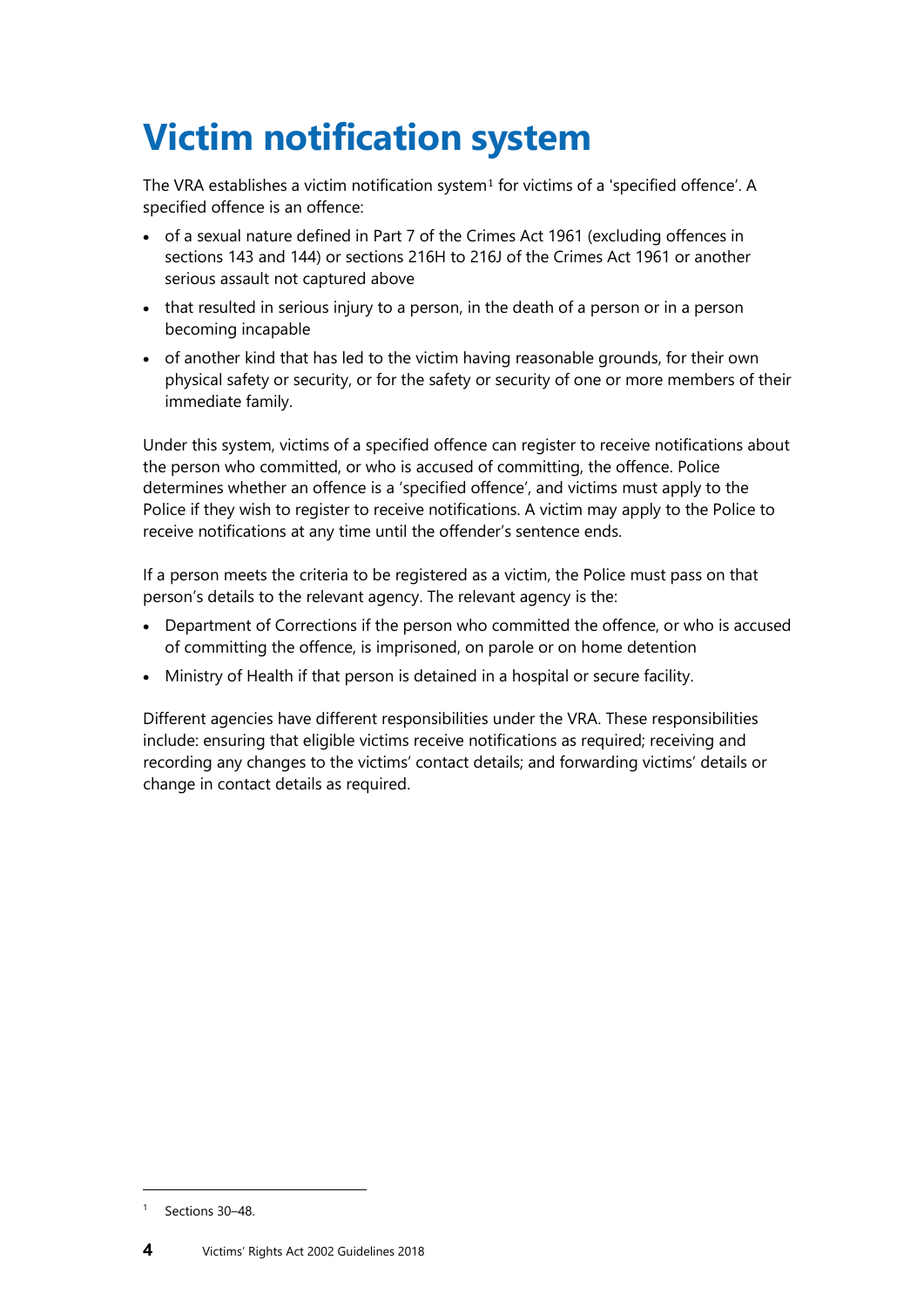# <span id="page-8-0"></span>Part 2: Health's responsibilities

## <span id="page-8-1"></span>**Health notification delegations**

The Director-General of Health is responsible for health victim notifications under Part 3 of the VRA. The Director-General of Health has delegated health victim notification powers to Directors of Area Mental Health Services (DAMHS). The Director-General may also delegate health victim notification powers to compulsory care coordinators (CCs) in relation to people receiving court-ordered care, under section 52 of the VRA.

DAMHS and CCs are responsible for appointing health victim coordinators (HVCs) and ensuring a victim notification procedure is in place and correctly followed. DAMHS, CCs and HVCs should consider nominating a person to carry out the tasks of the HVC at times when the HVC is unable to do so. The person nominated will need to be able to access relevant information.

Under section 40 of the VRA, a victim may appoint a representative to receive VRA notifications on their behalf. They must make this appointment in writing and include the representative's consent to the appointment and a timeframe (if any) for the appointment.

## <span id="page-8-2"></span>**People about whom health notifications may be made**

The following categories of people are subject to notifications under section 37 the VRA (where there is a registered victim):

- special patients as defined in section 2(1) of the Mental Health (Compulsory Assessment and Treatment) Act 1992
- special care recipients as defined in section 6(2) of the Intellectual Disability (Compulsory Care and Rehabilitation) Act 2003
- people subject to an order made under sections  $25(1)(a)$ ,  $25(1)(b)$  or  $34(1)(b)$  of the Criminal Procedure (Mentally Impaired Persons) Act 2003.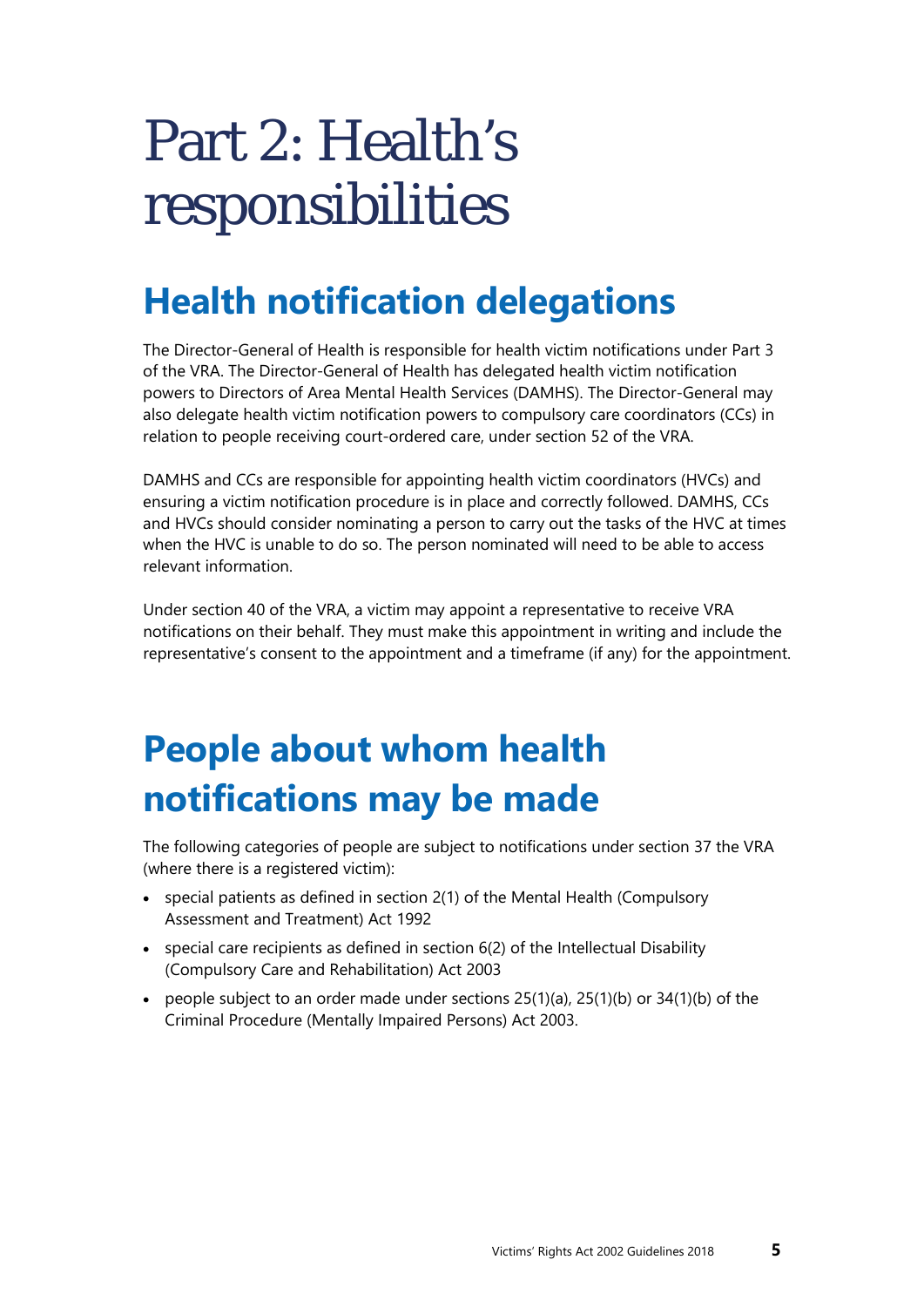# <span id="page-9-0"></span>**Health actions in the victim notification system**

In health, eligible victims will receive reasonable prior notice when the person subject to VRA notifications is:

- granted a first period of unescorted leave of absence from the hospital or facility under a leave provision<sup>[2](#page-9-3)</sup>
- granted a first period of unescorted overnight leave from the hospital or facility under a leave provision
- due to be discharged from a hospital or facility.

An eligible victim will also be told as soon as it is practicable if the person subject to VRA notifications:

- dies
- escapes
- comes to the end of their sentence (in some cases).

The sections that follow give further detail of each of these notifications that are the responsibility of health. Figure 1 then presents a flowchart with an overview of these notification actions.

## <span id="page-9-1"></span>**Section 37 notifications**

#### <span id="page-9-2"></span>Notice of first unescorted leave of absence from the hospital under a leave provision

Under section 37(2)(b) of the VRA, a victim should receive reasonable prior notice of a person's first unescorted leave from the hospital or facility under a leave provision. [3](#page-9-4) This will usually be a period of unescorted community leave granted under section 31 or 52 of the Mental Health (Compulsory Assessment and Treatment) Act 1992 or section 65 or 67 of the Intellectual Disability (Compulsory Care and Rehabilitation) Act. A victim should be notified only of the first period of unescorted community leave under 37(2)(b), not later such periods, regardless of what section of the Mental Health Act each period of leave was granted under.

<span id="page-9-3"></span>  $2^{\circ}$  Leave provision means any of the following provisions: (a) section 31, 50 or 52 of the Mental Health (Compulsory Assessment and Treatment) Act 1992 (b) section 65, 66 or 67 of the Intellectual Disability (Compulsory Care and Rehabilitation) Act 2003.

<span id="page-9-4"></span><sup>&</sup>lt;sup>3</sup> Under section 37(3) of the VRA, 'hospital' and 'facility' include the land on which the hospital or facility is situated.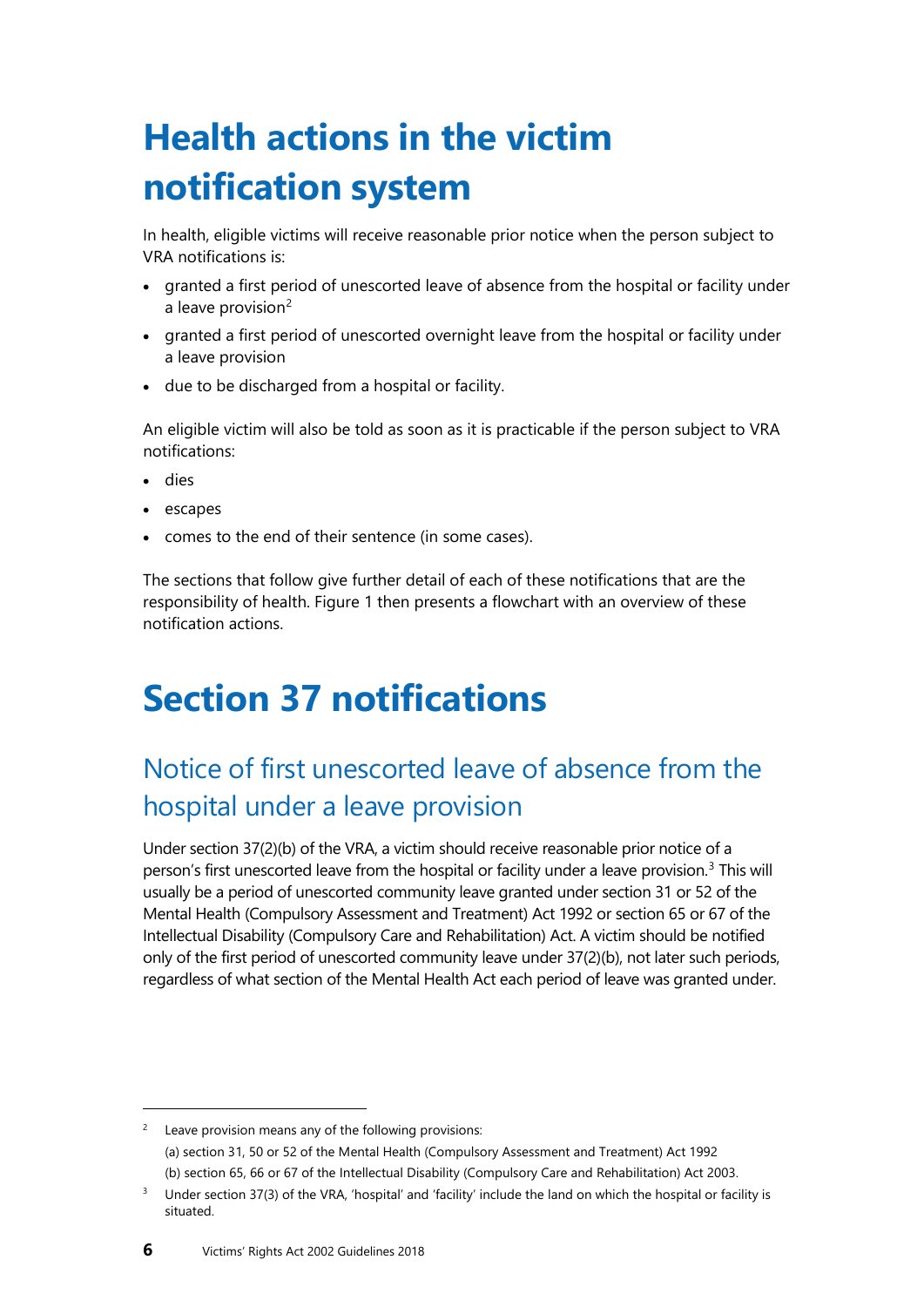#### <span id="page-10-0"></span>Notice of the first unescorted overnight leave from hospital under a leave provision

Under section 37(2)(ba) of the VRA, a victim should receive reasonable prior notice of a person's first unescorted overnight leave under section 31 or 52 of the Mental Health (Compulsory Assessment and Treatment) Act 1992 or section 65 or 67 of the Intellectual Disability (Compulsory Care and Rehabilitation) Act. A victim should be notified of only the first period of unescorted overnight community leave under 37(2)(ba).

#### <span id="page-10-1"></span>Notice of impending discharge

Under section 37(2)(a) of the VRA, a victim should receive reasonable prior notice that a person is about to be discharged or have a change in legal status.[4](#page-10-4) In practice, giving 'reasonable prior notice' means using good judgement or being fair and practical about giving notice before the event occurs.

#### <span id="page-10-2"></span>Notice of escape

Under section 37(2)(c) of the VRA, a victim must be notified as soon as it is practicable if a person escapes from the hospital grounds or facility or is absent without approved leave.

If a victim has a nominated representative and the person giving the notice reasonably believes that there is a risk to the victim's safety that cannot be sufficiently managed by giving the notice to the nominated representative, they may give the notice to the victim directly (section 41(2) of the VRA). Police has advised that if the risk to the victim is imminent, then Police should be notified of the escape by calling 111.

A victim should be advised as soon as it is practicable when the person is detained again after escaping from the hospital grounds or facility or being absent without approved leave. In most cases, it would be appropriate to make 37(2)(c) notifications by telephone or text message.

#### <span id="page-10-3"></span>Notice of death

l

Under section 37(2)(d) of the VRA, a victim should be informed as soon as it is practicable if the person subject to notifications dies, no matter whether the death occurred within or outside a facility. It is not appropriate to divulge any information about the circumstances of the person's death.

<span id="page-10-4"></span><sup>4</sup> Appendix 4 outlines examples of discharges that should be notified to victims.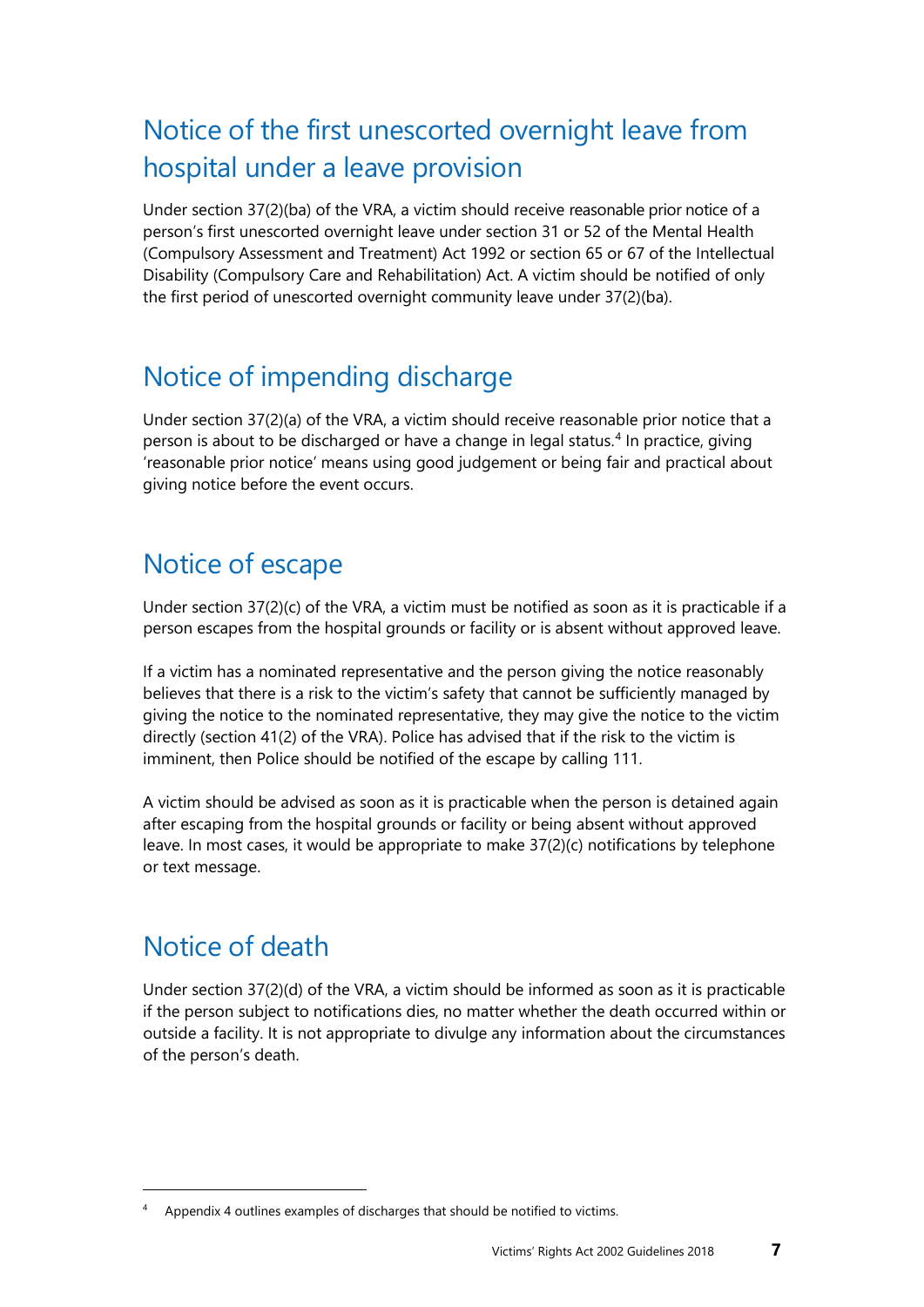# <span id="page-11-0"></span>**Section 38 victim notification requirements**

Under section 38, a victim should be informed, as soon as it is practicable, if the person is no longer liable to detention for the sentence imposed for the offence. The victim should be informed that they [w](#page-11-2)ill not receive any more notifications from health in relation to that person or offence.<sup>5</sup>

Section 38 applies only to certain people who have been subject to the notifications referred to in section 37, when they cease to be special patients under section 48 of the Mental Health (Compulsory Assessment and Treatment) Act 1992 or special care recipients under section 69 of the Intellectual Disability (Compulsory Care and Rehabilitation) Act 2003. These certain people are people whose liability to be detained in connection with the offence comes under one of the following orders or provisions:

- following an application under section 45(2) or an arrangement under section 46 of the Mental Health (Compulsory Assessment and Treatment) Act 1992 where they are transferred from prison to hospital
- following an application under section 29(1) of the Intellectual Disability (Compulsory Care and Rehabilitation) Act 2003 where they are transferred from prison to a secure facility
- in accordance with an order under section 34(1)(a) of the Criminal Procedure (Mentally Impaired Persons) Act 2003 when a person is subject to detention in prison and either a mental health service or secure facility.

# <span id="page-11-1"></span>**Closing notifications**

The three occasions when health services should close notifications are when the person subject to notifications:

- is no longer liable to be detained in connection with the offence
- $\bullet$  is discharged<sup>[6](#page-11-3)</sup>
- dies.

l

If a person subject to notifications is transferred back to prison under section 47 of the Mental Health (Compulsory Assessment and Treatment) Act 1992 or section 71 of the Intellectual Disability (Compulsory Care and Rehabilitation) Act 2003, the DAMHS, CCs or HVCs should forward any victim details to the Department of Corrections (section 33(4)). DAMHS or HVCs must also give victims reasonable prior notice of the transfer.

<span id="page-11-2"></span><sup>5</sup> Victims may be eligible for notifications from other agencies (eg, under section 36 of the VRA if the person subject to notifications breaches parole conditions).

<span id="page-11-3"></span><sup>6</sup> Appendix 4 gives examples of notifiable discharges.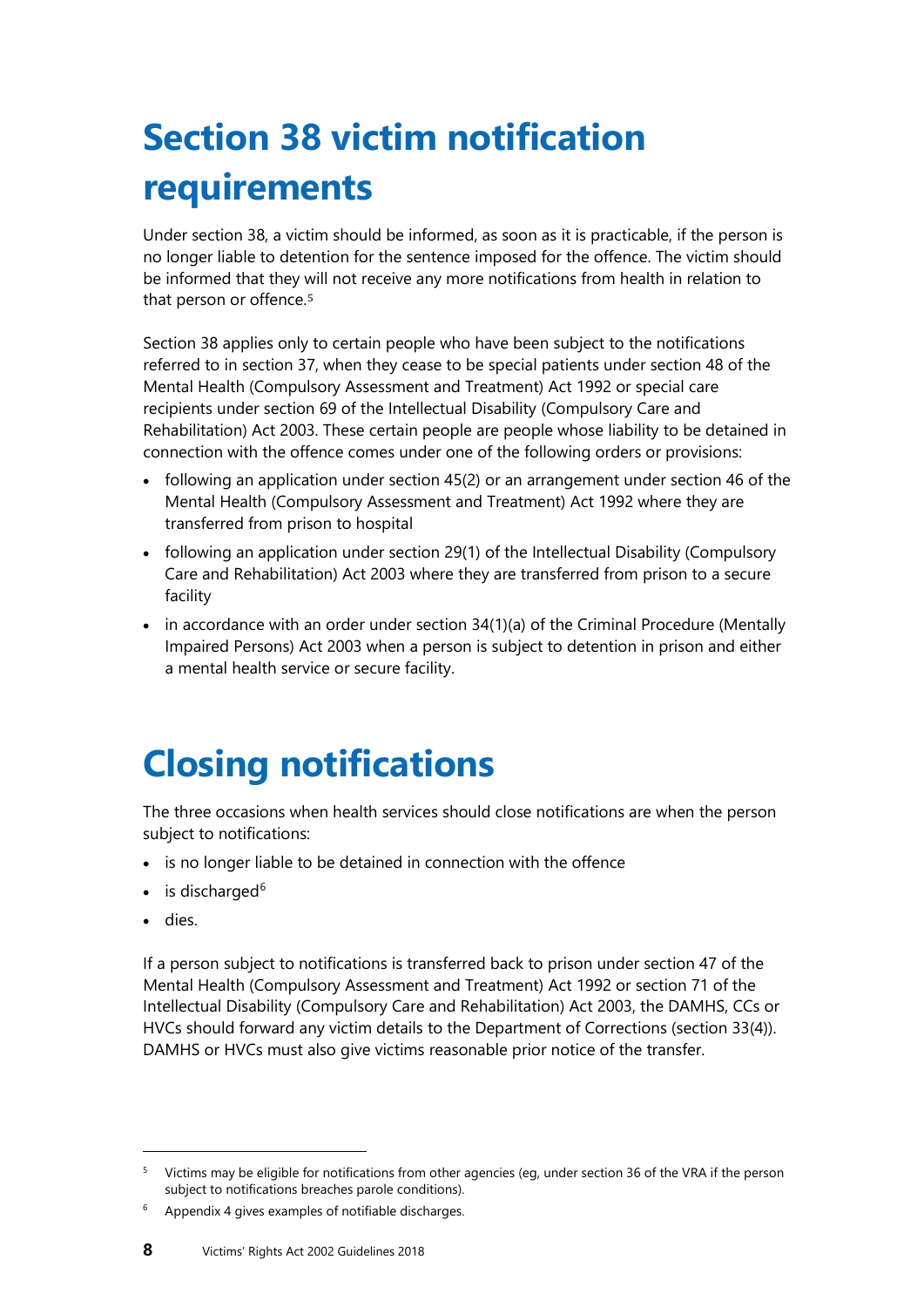In any situation where the victim is no longer eligible to receive notifications, the DAMHS or HVCs must ensure the details of the victim are immediately removed from their list of registered victims.

It is important to note that some victims who are no longer eligible for health notifications may still be eligible for notifications from other agencies (eg, under section 36 of the VRA if the person subject to notifications breaches parole conditions). Where a person subject to victim notifications could also become subject to parole conditions, HVCs and clinicians should liaise with the Department of Corrections about the potential impact of parole conditions.



#### **Figure 1: Overview of health notification actions**

Note: AWOL = absent without approved leave; DHB = district health board; MH (CAT) Act = Mental Health (Compulsory Assessment and Treatment) Act 1992; Health = Ministry of Health; Person = person subject to notifications under the VRA; VRA = Victims' Rights Act 2002. Section numbers relate to sections in the VRA.

#### <span id="page-12-0"></span>**Making health victim notifications**

• Section 46 of the VRA states that notifications may be made by one or more of telephone, post, fax or email. However, it also states that nothing prevents someone from giving notice by any other means. Other means include but are not limited to text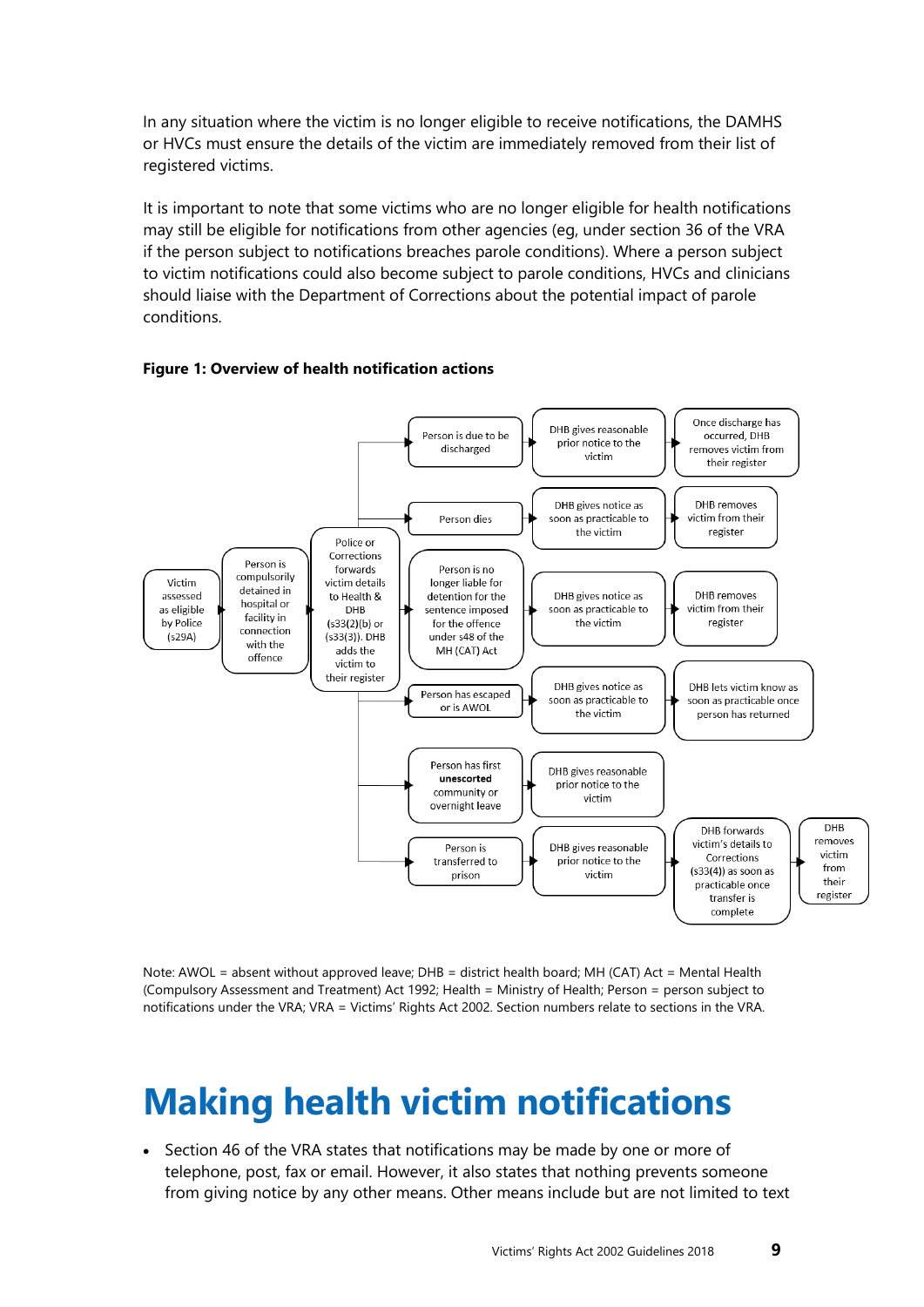message and notification in person with family, whānau or other support such as a kaumātua present. HVCs should use their discretion in deciding which method or methods are most appropriate in each instance, considering the preferences of the victim. They should inform the Ministry of Health if they cannot contact the victim or representative.

- Confidentiality of information should be considered when making notifications. All posted notifications should be addressed to the victim, using a plain envelope with a post office box return address.
- If the victim has nominated a representative, all notifications should be sent to the representative rather than the victim. The only exception is for escape and absence without approved leave notifications, where the person giving the notice can notify the victim directly if they reasonably believe the victim's safety is at risk in a way that cannot be reduced by notifying the nominated representative.
- Every time the person subject to notifications escapes, or if they die or their sentence ends, notice must be given as soon as it is practicable. In practice, this means giving notice as soon as you are able to without it causing any unreasonable demands.
- All other notifications require reasonable prior notice. In practice, giving 'reasonable prior notice' means using good judgement or being fair and practical about giving notice before the event occurs. The Ministry considers that, in general, where the event is planned, notifications should be given 10 days in advance of that planned event.
- Some notifications may alarm victims. DAMHS, CCs or HVCs should provide victims with information on how to access relevant information and support. For resources that can help with this task, visit the [Victims Information](http://www.victimsinfo.govt.nz/support-and-services/information-and-services-for-victims/) website (**[www.victimsinfo.govt.nz](http://www.victimsinfo.govt.nz/)**).
- Information given to victims should be limited to that prescribed under the VRA, unless the person subject to notifications has given consent to the disclosure of additional information.
- Details about the person's accommodation, leave conditions or care are not appropriate to include in notifications, unless the person subject to notifications has given consent to include these details.
- Health VRA notification requirements no longer apply once a victim is notified of a person's discharge or change of legal status. For examples of notifiable discharges, see Appendix 4.

#### <span id="page-13-0"></span>**Ensuring notifications reach victims**

Health victim coordinators must make all reasonable efforts to ensure notifications reach victims.

- If appropriate, HVCs should contact the victim to confirm the victim's details are correct before they send notifications.
- If posting notifications, HVCs should send letters by registered post, requiring a signature to confirm delivery.
- If emailing notifications, HVCs should select the 'read receipt' tracking option to confirm the notification has reached the victim.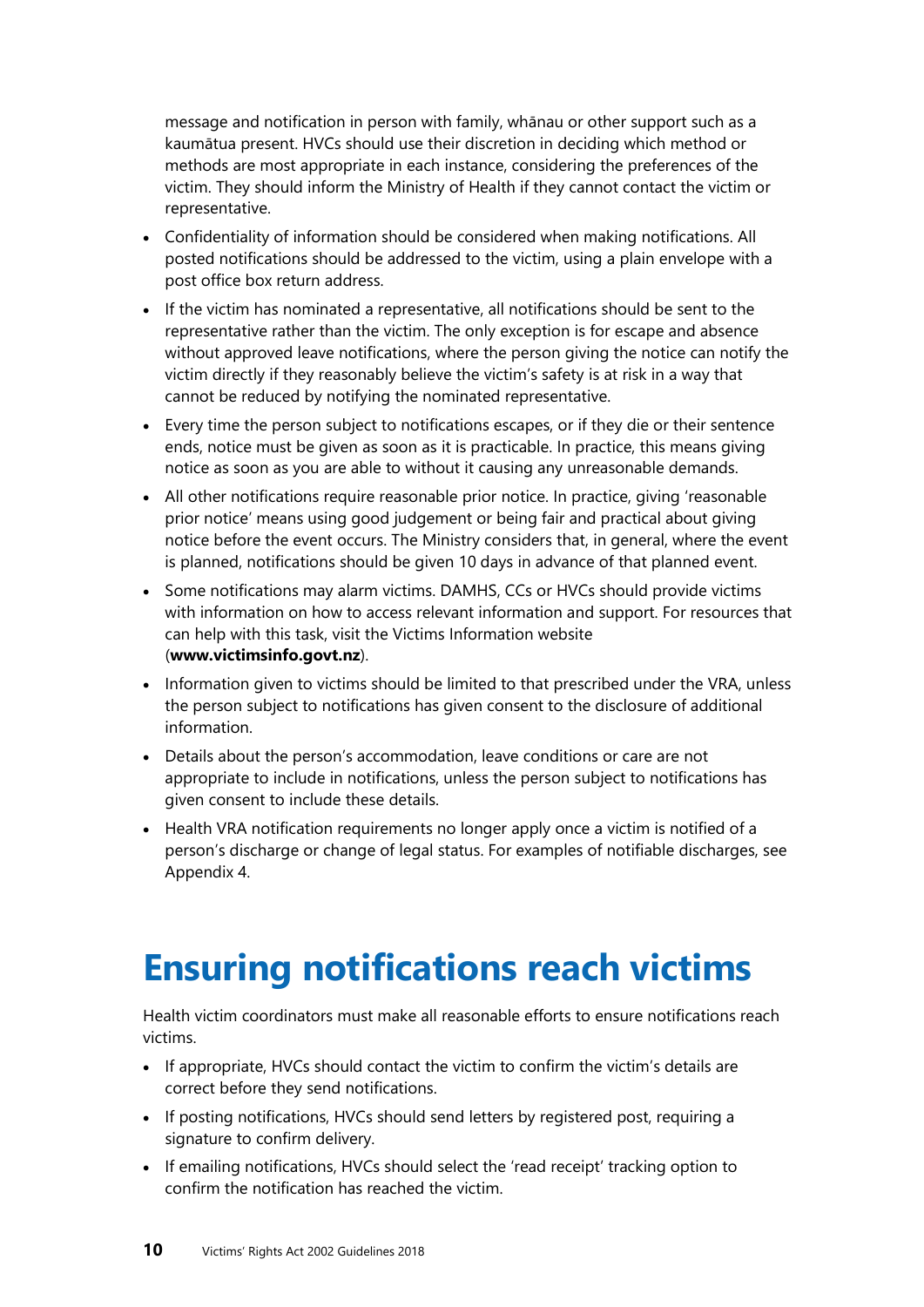- If they cannot contact the victim, HVCs should check if an alternative contact is listed. If an alternative contact is listed, contact this person directly to ask for an update of contact details for the victim.
- If there are no alternative contact details or HVCs are still unable to contact the victim contact Police and Corrections to ask if they have any updated contact details for the victim.
- If they still cannot make the notification, the HVC should contact the victim's coordinator in the Ministry of Health for further advice.

Figure 2 presents a flowchart of the actions required to ensure notifications reach victims.

#### **Figure 2: Ensuring health notifications reach victims**



<span id="page-14-0"></span>Note: DHB = district health board; Health = Ministry of Health.

# **Providing general information to victims**

- DAMHS, CCs or HVCs must provide a victim or another affected person with information about any programmes, remedies or services available to them through the district health board (section 11 VRA).
- DAMHS, CCs or HVCs should notify victims of their right to withdraw their request to receive notifications. A victim should make any such request in writing, this includes email. Victims must be informed when their request has been actioned (section 33B VRA).
- DAMHS, CCs or HVCs should notify victims that victims can contact the service in writing if their victim notification contact details change in any way.
- DAMHS, CCs or HVCs should consider providing victims with generic information about care pathways. For information to help with this action, visit the Ministry of Health's Victims' Rights webpage (**[www.health.govt.nz/victimsrights](http://www.health.govt.nz/victimsrights)**).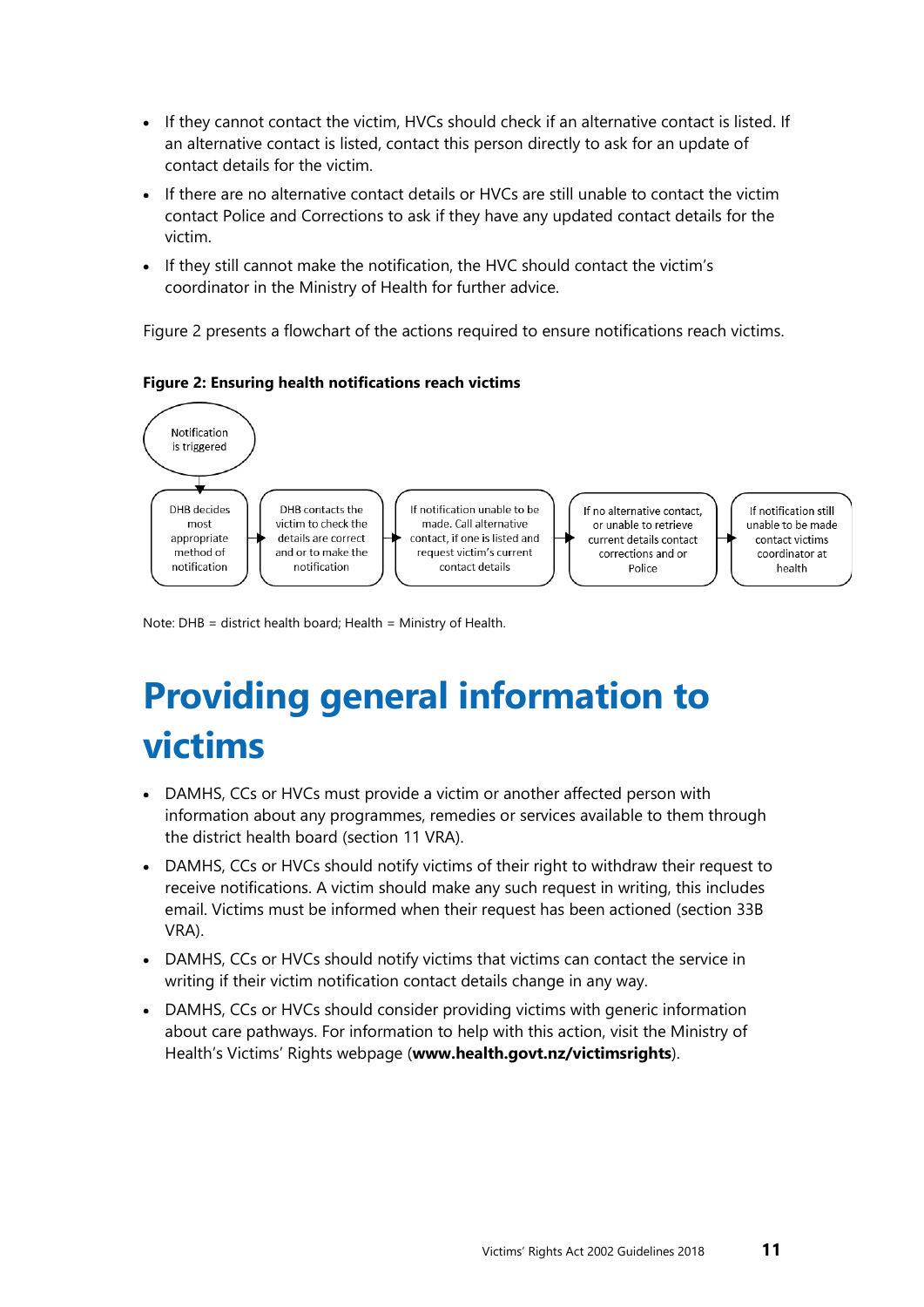# <span id="page-15-0"></span>**Informing people subject to notifications about the notification requirements**

- DAMHS should consider providing generic information about the VRA to all people who could become subject to notification requirements.
- At the discretion of a responsible clinician and clinical team (or care-manager in the case of care recipients), an offender may be told that they are subject to the victim notification requirements of the VRA. Information may include details about when notifications may occur and when notifications will cease.
- The responsible clinician, care manager and clinical team must ensure that the victim's confidentiality is maintained.

## <span id="page-15-1"></span>**Confidentiality**

- A victim's confidentiality must be maintained at all times, especially in respect of the person subject to notifications under the VRA.
- The confidentiality of the person who is subject to notifications under the VRA must always be maintained, unless the exceptions in the notification provisions of the VRA apply.
- The parties to whom confidentiality applies may waive that confidentiality.
- Where those parties have waived confidentiality, opportunities for contact between a victim and a person subject to notifications should as far as possible enhance the recovery of both of them.
- DAMHS, CCs and HVCs must establish and maintain systems that prevent any other unauthorised person from accessing information about victims.
- DAMHS, CCs or HVCs should consider the Privacy Act 1993 and the Health Information Privacy Code when making decisions regarding disclosing information about a person receiving care in a health setting.

### <span id="page-15-2"></span>**Maintaining accurate victim information**

- DAMHS are responsible for ensuring the service maintains an accurate and current register of health victim notifications.
- The register should record dates and details of any information received from or about the victim and the dates of any notifications or actions taken. This includes new victim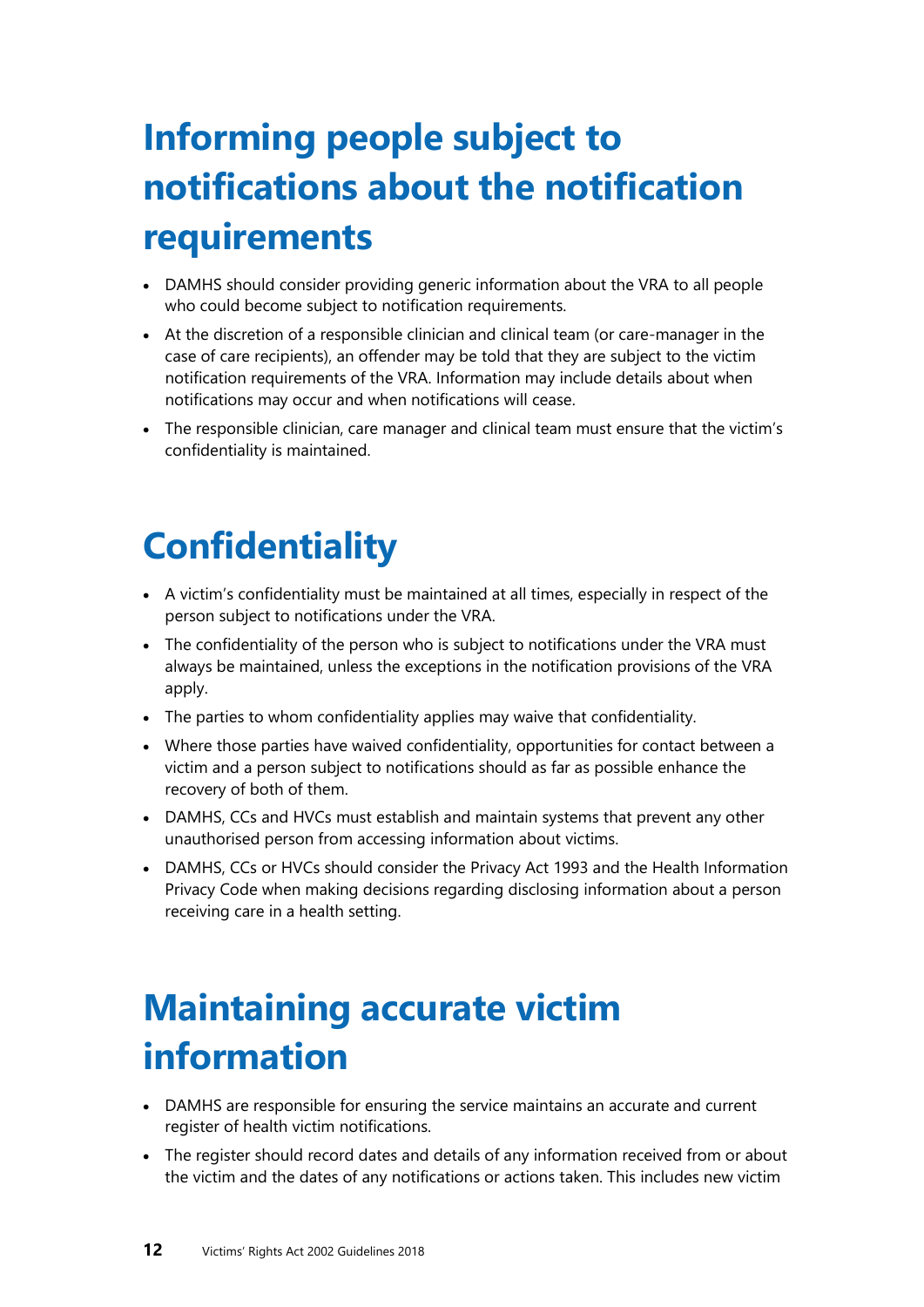information, details about change of address, withdrawal of request to receive notifications and transfer of custody to Police or the Department of Corrections.

- The register should also record information about notifications made to victims or their representatives. This includes the reason for notification, date of the event for which the notification is required (eg, date of discharge, end of sentence, absence without approved leave, death, first unescorted community or overnight leave), date the notification was made and method of notification (eg, email, phone call, letter, text message).
- If the victim has nominated a representative, the register should contain the name and address (and any additional contact information) and link the victim's representative to the person subject to notifications in the service.

## <span id="page-16-0"></span>**Change of address of victim or victim's representative**

Section 33A of the VRA states that a victim, or the victim's representative, may change the address (and contact details) provided for notifications by notifying in writing each of the following parties (or their representatives) from whom they would likely be given notice:

- Commissioner of Police
- Chief Executive of the Department of Corrections
- Director-General of Health.

After receiving such a notification, the party must confirm it has received the notification to the victim or to the victim's representative. It must also forward the change in details to the agency with current responsibility for that victim or victim's representative.

The receiving agency must then also confirm that it has received the notification to the victim or to the victim's representative and to the party forwarding the change of details. It should also inform the victim that they should notify it of any future changes in address.

As the Director-General of Health is able to delegate this duty, it will help victims if HVCs advise them that they can contact HVCs to change their contact details.

Figure 3 presents a flowchart of the obligations involved in receiving and forwarding information about a change in contact address.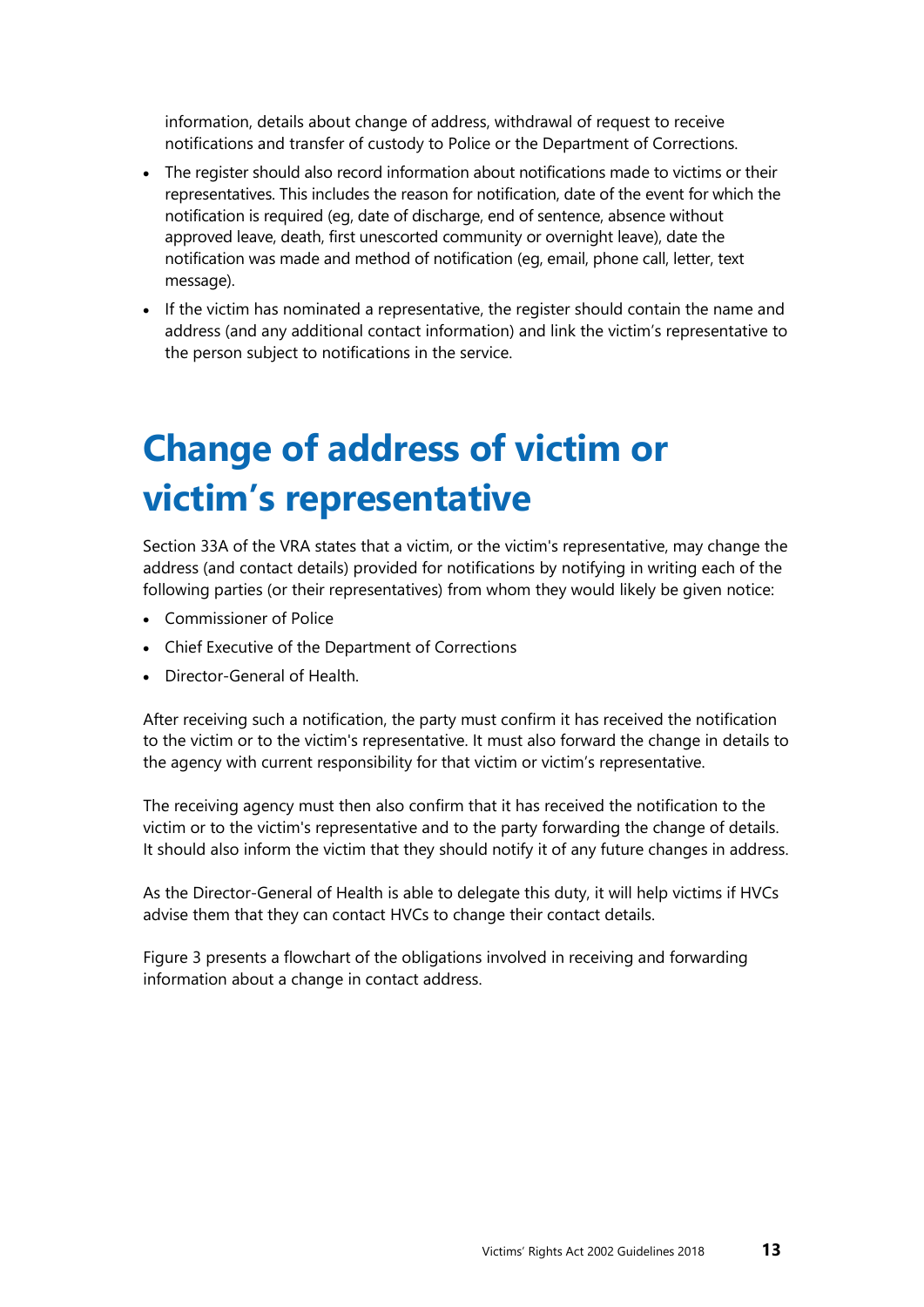#### **Figure 3: Overview of obligations in relation to receiving and forwarding information about a change in contact address of the victim or victim's representative**



<span id="page-17-0"></span>Note: DHB = district health board; Health = Ministry of Health. Section numbers relate to sections in the VRA.

### **Access to resources to assist victims**

- The Ministry of Health's Victims' Rights webpage (**[www.health.govt.nz/victimsrights](http://www.health.govt.nz/victimsrights)**) contains links to information and resources that can support victims. One of these links is to the [Victims Information website](http://www.victimsinfo.govt.nz/support-and-services/) (**[www.victimsinfo.govt.nz](http://www.victimsinfo.govt.nz/)**), which has information to help victims understand the criminal justice system and lists of support services that government and other agencies offer victims.
- The Victims Information Line (0800 650 654) provides information about the options and support services that are available.
- The Victims Centre, within the Ministry of Justice, provides victims with information about victims' rights, entitlements and the criminal justice process. The Victims Centre also provides a number of resources for organisations. Victims can email **[victimscentre@justice.govt.nz](mailto:victimscentre@justice.govt.nz)** for more information about services available to them.

### <span id="page-17-1"></span>**Complaints**

A transparent complaint process is key to making agencies more accountable for the way they provide services to victims of crime. A victim may make a complaint if they feel that any right under any of sections 11–21, 28–48 and 51 of the VRA has not been upheld.

Government agencies that work closely with victims are required to respond promptly and fairly to all complaints about rights.

HVCs must keep records of all complaints made under the VRA and provide a report of all complaints to the Ministry of Health. Feedback or complaints relating to victims of people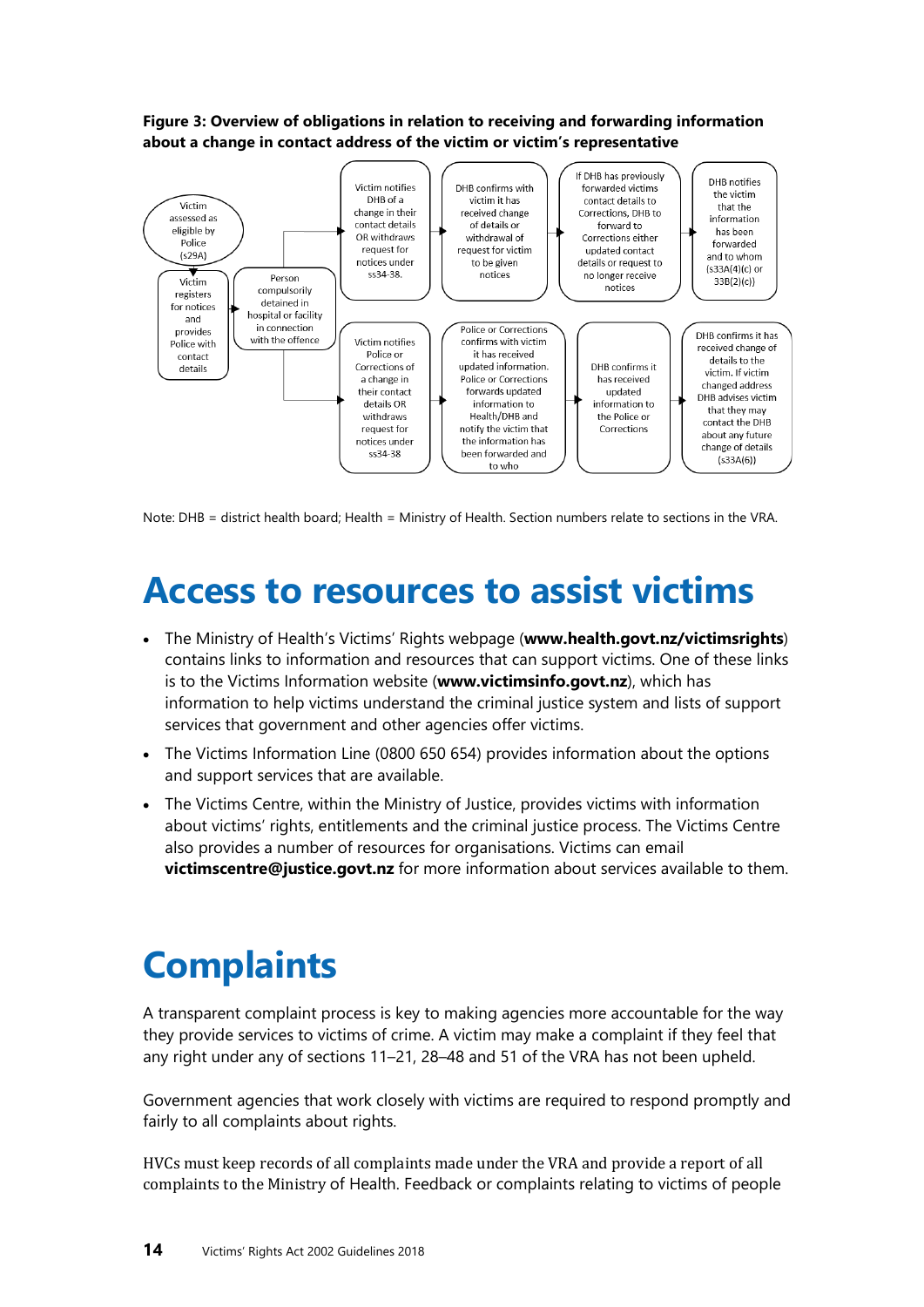receiving treatment in mental health services can be made to the Director of Mental Health by:

- writing to: Office of the Director of Mental Health and Addiction Services Ministry of Health PO Box 5013 Wellington 6145
- emailing: **[mentalhealthadmin@moh.govt.nz](mailto:mentalhealthadmin@moh.govt.nz)**

Any reporting, feedback or complaints relating to victims receiving care in intellectual disability services can be made to the Chief Advisor, Intellectual Disability (Compulsory Care and Rehabilitation) by:

- writing to: Chief Advisor, Intellectual Disability (Compulsory Care and Rehabilitation) Ministry of Health PO Box 5013 Wellington 6145
- emailing: **[info@health.govt.nz](mailto:info@health.govt.nz)**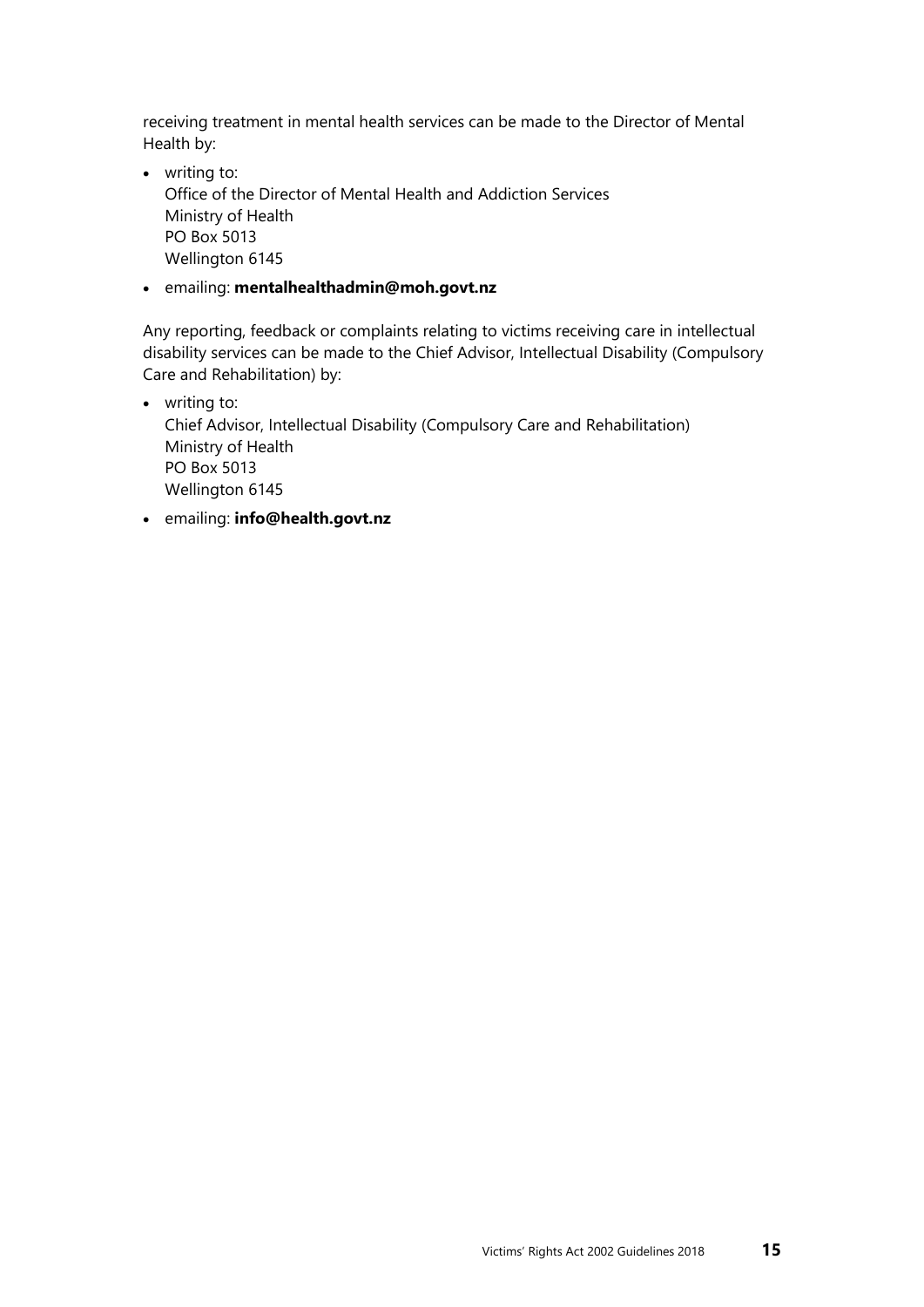#### <span id="page-19-0"></span>Appendix 1: Glossary

**Accused** or **person accused of the offence** or **offender**, in relation to a victim, means a person charged (as a principal or party or accessory after the fact or in any other way) with committing the offence that affected the victim.

**As soon as it is practicable** in relation to giving notices, in practice means giving notice as soon as you are able to without it causing any unreasonable demands.

**Compulsory care coordinator (CC)** means a person appointed under **[section 140](http://www.legislation.govt.nz/act/public/2003/0116/latest/link.aspx?id=DLM225992#DLM225992)** (of the Intellectual Disability (Compulsory Care and Rehabilitation) Act 2003); and, in relation to a function, duty, or power, means the person appointed under that section who is responsible for the geographical area in which the function is to be performed, or the duty or power is to be exercised. As defined in [section 5\(1\)](mailto:http://www.legislation.govt.nz/act/public/2003/0116/latest/DLM224587.html) of the Intellectual Disability (Compulsory Care and Rehabilitation) Act 2003.

**Directors of Area Mental Health Services (DAMHS)** are responsible for administering the Victims' Rights Act 2002 (VRA) within their DHB. See also 'health victim coordinators' below.

**Escape** or absent without approved leave (AWOL) refers to any instance where a person subject to notifications is absent without permission. This could include absence from the ward, hospital, facility or becoming absent whilst on leave.

**Facility** is a place that is used for the purpose of providing care to persons who have an intellectual disability (whether or not the place is also used for other purposes).

**Generic information** is non-specific information about the treatment pathways that patients of a particular type may follow. It does not divulge specific information about a particular patient.

**Health victim coordinators (HVCs)** are responsible for administering the victim notification system on behalf of the DAMHS and for carrying out the notifications specified in the VRA. The HVC ensures that all notifications comply with the VRA, while the DAMHS authorise VRA notifications.

**Hospital** means premises that are used to provide hospital mental health care in accordance with **[section 9](http://www.legislation.govt.nz/act/public/1992/0046/latest/link.aspx?id=DLM120538#DLM120538)** of the Health and Disability Services (Safety) Act 2001; or are not yet used, but are intended to be used, to provide hospital mental health care, and are occupied by a person certified under that Act to provide hospital mental health care; but where only parts of any premises are used (or intended to be used) to provide hospital mental health care, means only those parts; and at a time before 1 October 2004, includes premises licensed or deemed to be licensed as a psychiatric hospital pursuant to Part 5 of the Hospitals Act 1957. As defined in **[section 2](mailto:http://www.legislation.govt.nz/act/public/1992/0046/latest/whole.html%23DLM262181)** of the Mental Health (Compulsory Assessment and Treatment) Act 1992. *For notifications of unescorted leave under section 37(2)(b), hospital includes the land on which the hospital is situated.* 

**Reasonable prior notice** in relation to giving notices in practice means using good judgement or being fair and practical about giving notice before the event occurs.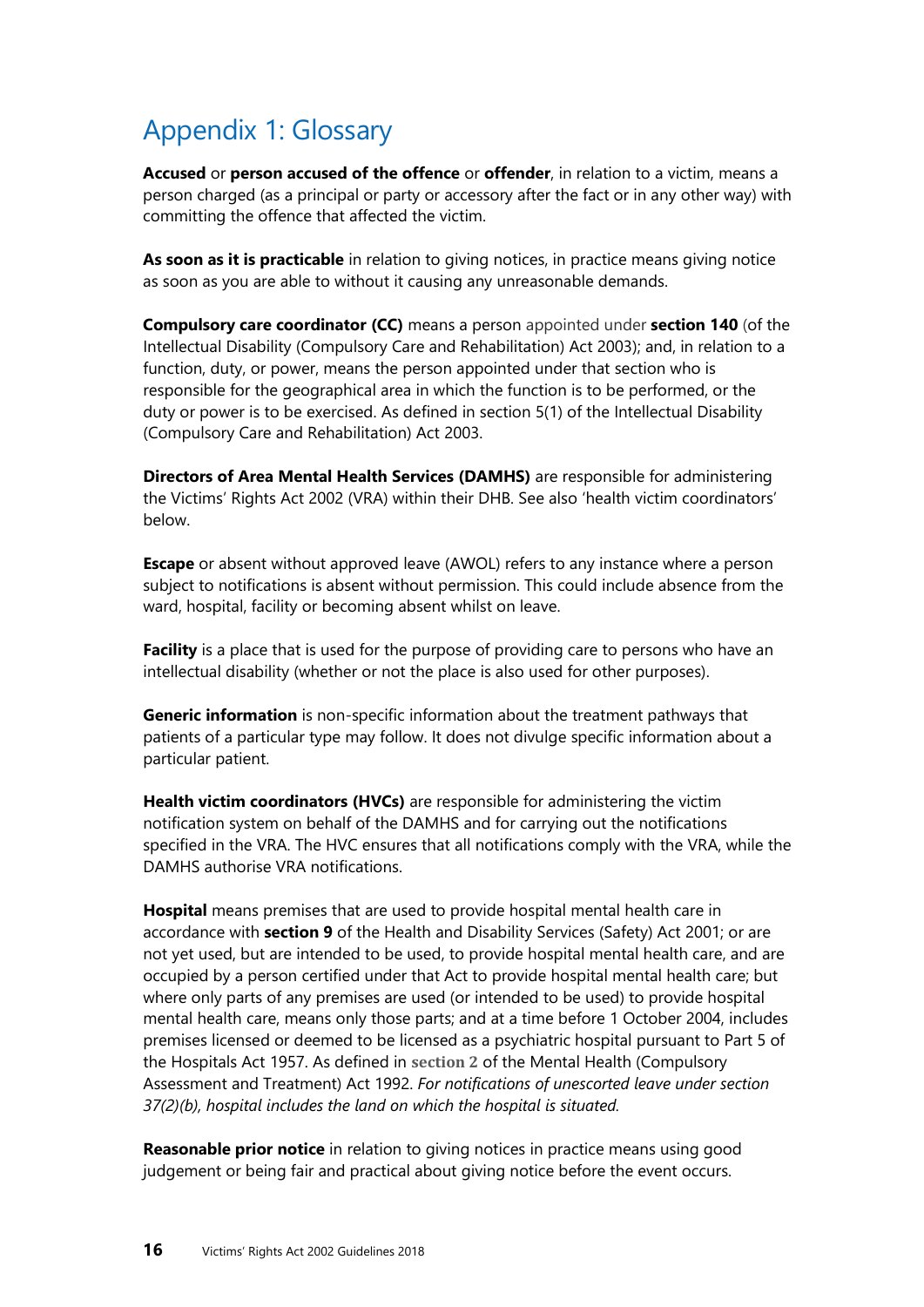**Secure facility** is a facility (defined above) that has particular features that are designed to prevent persons required to stay in the facility from leaving the facility without authority and is operated in accordance with systems that are designed to achieve that purpose. As defined in **[section 9\(2\)](mailto:http://www.legislation.govt.nz/act/public/2003/0116/latest/DLM225181.html)** of the Intellectual Disability (Compulsory Care and Rehabilitation) Act 2003. *For notifications of unescorted leave under section 37(2)(b), facility includes the land on which the facility is situated.* 

**Specified offence** is an offence of a sexual nature defined in Part 7 of the Crimes Act 1961 (excluding offences in sections 143 and 144) or sections 216H to 216J of the Crimes Act 1961 or another serious assault not captured above that resulted in serious injury to a person, in the death of a person or in a person becoming incapable or of another kind that has led to the victim having reasonable grounds, for their own physical safety or security, or for the safety or security of one or more members of their immediate family, as defined in **[section 4](mailto:http://www.legislation.govt.nz/act/public/2002/0039/52.0/DLM157820.html)** of the Victims' Rights Act 2002 (VRA).

**Unescorted leave from the hospital or facility** means leave from the hospital or facility grounds as defined by the district health board responsible for that hospital or facility.

**Victim** can be anyone who has had an offence committed against them, or suffered physical injury because of an offence someone committed, or had property lost or damaged because of an offence someone committed. A victim can also be a parent or legal guardian of a victim who is a child or young person, as long as the parent or legal guardian has not been charged with the offence, or the immediate family members of someone who dies or is incapable because of a crime someone committed, as defined in **[section 4](mailto:http://www.legislation.govt.nz/act/public/2002/0039/52.0/DLM157820.html)** of the Victims' Rights Act 2002 (VRA).

**Victim of a specified offence** victim of an offence that the New Zealand Police has determined is a specified offence (defined above).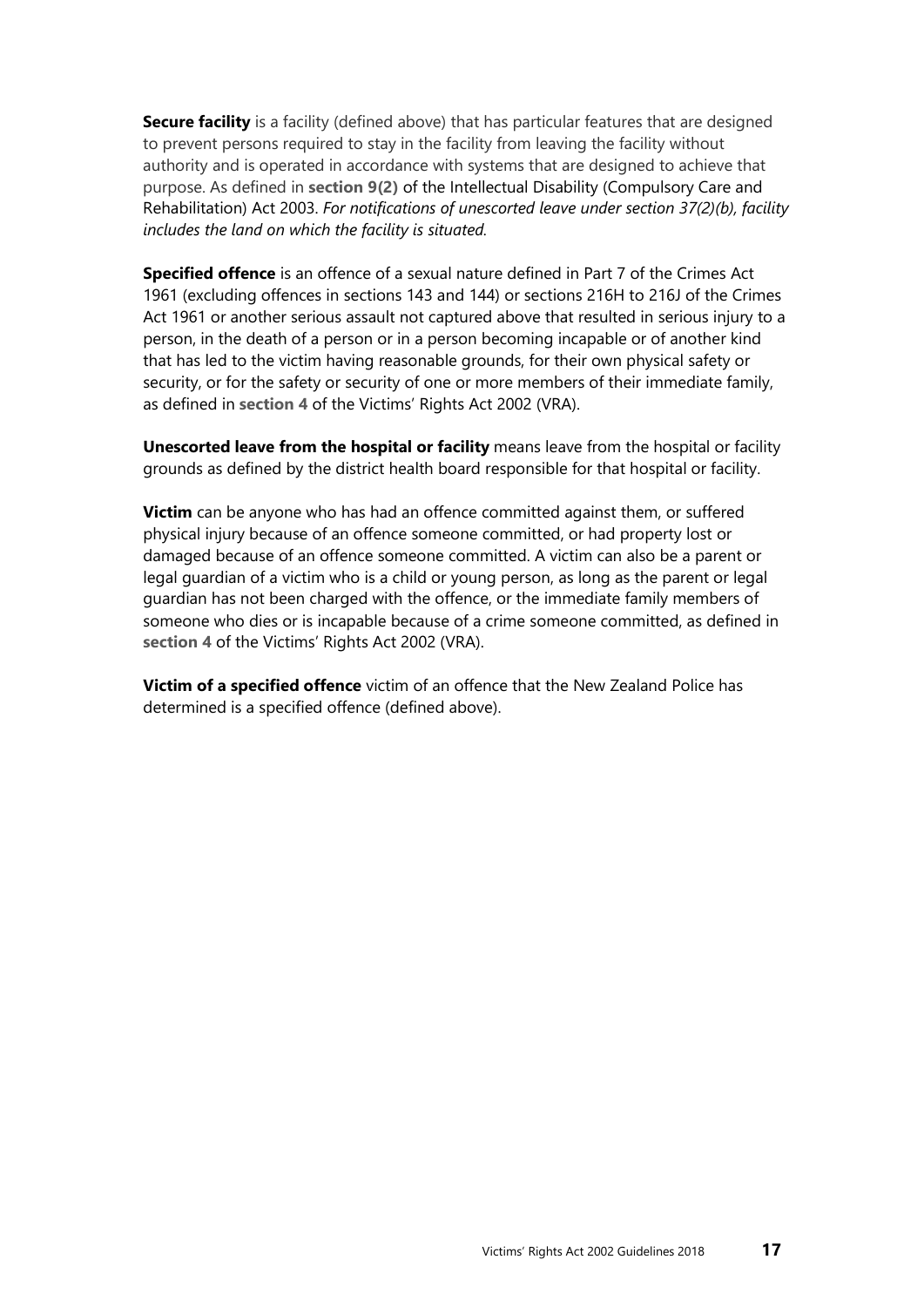#### <span id="page-21-0"></span>Appendix 2: Relevant legislation

#### Victims' Rights Act 2002

Section 33: Address of victim or victim's representative to be forwarded in certain cases

Section 33A: Notification of change of address of victim or representative

Section 33B: Notification of withdrawal of request to be given notice

Section 37: Notice of discharge, leave of absence or escape or death of accused or offender who is compulsorily detained in hospital or facility

Section 38: Exception to section 37 once certain offenders no longer liable to detention for sentence imposed for offence

#### Mental Health (Compulsory Assessment and Treatment) Act 1992

Section 31: Leave for inpatients Section 45: Application for assessment may be made in respect of persons detained in prisons Section 46: Detained persons in need of care and treatment Section 48: Relationship between detention in hospital and sentence Section 50: Leave of special patients Section 52: Director may grant short-term leave

#### Intellectual Disability (Compulsory Care and Rehabilitation) Act 2003

Section 5(1): [Compulsory care] co-ordinator Section 6: Meaning of care recipient and related terms Section 9: Meaning of facility and secure facility Section 29: Application for assessment of [prisoner] or former special patient Section 45: Jurisdiction to make compulsory care order Section 65: Care manager may grant leave Section 66: Minister may authorise leave for special care recipients Section 67: Director-General may authorise short-term leave Section 69: Relationship between detention in secure facility and sentence

#### Criminal Procedure (Mentally Impaired Persons) Act 2003

Section 25: Alternative decisions in respect of defendant unfit to stand trial or insane Section 34: Power of court to commit offender to hospital or facility on conviction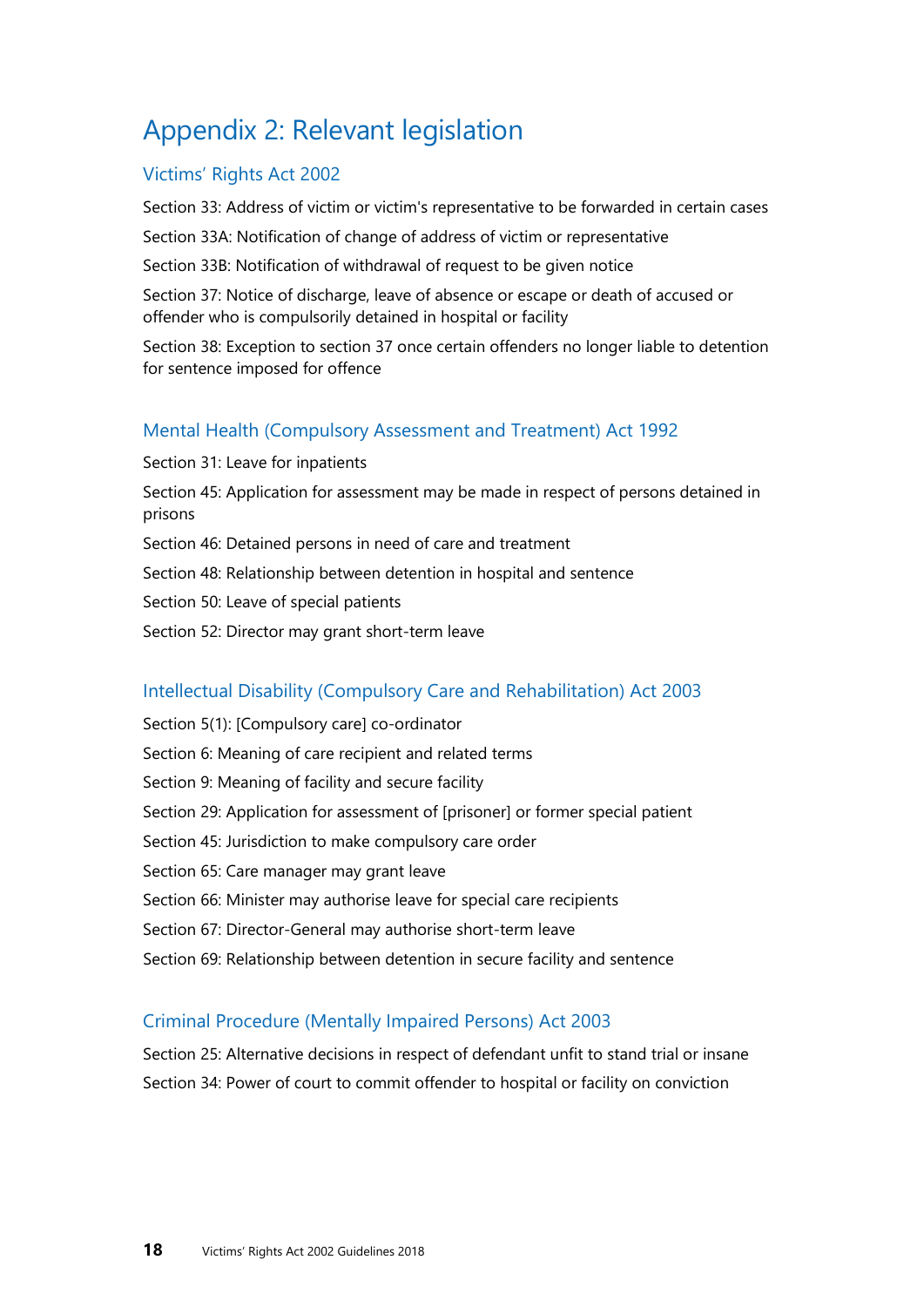#### <span id="page-22-0"></span>Appendix 3: Summary of legislation and health obligations

Forwarding address under s33 of the VRA  $\bigcup$  Health action

If a victim or the victim's representative has made a request under section 32B(1)(b) and complied with section 32B(1)(c), Police must forward the following information to the relevant agency: (a) the victim's name and address; (b) the victim's name and the name and address of the victim's representative.

Health must then forward to Corrections the information that Health has received under subsection (1) if the person accused of the offence or, as the case requires, the offender, having been liable to be detained in a hospital or facility in connection with the offence, is removed to a prison under section 47(1) of the Mental Health (Compulsory Assessment and Treatment) Act 1992 or section 71 of the Intellectual Disability (Compulsory Care and Rehabilitation) Act 2003

| Health notifications under s37 of the VRA                                                                                                                                                                                                                                                                                                                                                                                                                                                                                                                                                                                                                                                                                                                                                                                                                                                                                                          | <b>Health action</b>                                                                                                                                                                                                                                                                                                                                                                                                                                                                                                                                                                                                                                                                                                             |
|----------------------------------------------------------------------------------------------------------------------------------------------------------------------------------------------------------------------------------------------------------------------------------------------------------------------------------------------------------------------------------------------------------------------------------------------------------------------------------------------------------------------------------------------------------------------------------------------------------------------------------------------------------------------------------------------------------------------------------------------------------------------------------------------------------------------------------------------------------------------------------------------------------------------------------------------------|----------------------------------------------------------------------------------------------------------------------------------------------------------------------------------------------------------------------------------------------------------------------------------------------------------------------------------------------------------------------------------------------------------------------------------------------------------------------------------------------------------------------------------------------------------------------------------------------------------------------------------------------------------------------------------------------------------------------------------|
| This section applies to a victim only if the person accused of the<br>offence or, as the case requires, the offender, is liable to be<br>detained in a hospital or facility in connection with the offence<br>and, when their liability of that kind began, they were liable to be<br>detained in a hospital or facility as a special patient as defined in<br>section 2(1) of the Mental Health (Compulsory Assessment and<br>Treatment) Act 1992 or as a special care recipient as defined in<br>section 6(2) of the Intellectual Disability (Compulsory Care and<br>Rehabilitation) Act 2003 or under an order made under section<br>25(1)(a) or (b) or section 34(1)(b) of the Criminal Procedure<br>(Mentally Impaired Persons) Act 2003.                                                                                                                                                                                                     | HVCs must give a victim to whom this section applies-<br>(a) reasonable prior notice of an impending discharge of the<br>person or offender; and<br>(b) reasonable prior notice of the first unescorted leave of<br>absence from the hospital or facility granted to the person<br>or offender under a leave provision; and<br>(ba) reasonable prior notice of the first unescorted<br>overnight leave of absence granted to the person or<br>offender under a leave provision; and<br>(c) notice, as soon as it is practicable, of every escape by the<br>person or offender; and<br>(d) notice, as soon as it is practicable, of the death (whether<br>within or outside a hospital or facility) of the person or<br>offender. |
| Health notifications under s38 of the VRA                                                                                                                                                                                                                                                                                                                                                                                                                                                                                                                                                                                                                                                                                                                                                                                                                                                                                                          | <b>Health action</b>                                                                                                                                                                                                                                                                                                                                                                                                                                                                                                                                                                                                                                                                                                             |
| This section applies if a person referred to in s37: (a) was, when<br>their liability to detention in a hospital or facility began, liable to<br>be detained following an application under section 45(2) of the<br>Mental Health (Compulsory Assessment and Treatment) Act<br>1992, or under an arrangement under section 46 of that Act; or<br>following an application under section 29(1) of the Intellectual<br>Disability (Compulsory Care and Rehabilitation) Act 2003; or<br>under an order under section 34(1)(a) of the Criminal Procedure<br>(Mentally Impaired Persons) Act 2003; and (b) ceases, under<br>section 48 of the Mental Health (Compulsory Assessment and<br>Treatment) Act 1992, to be a special patient within the meaning<br>of that Act or ceases, under section 69 of the Intellectual<br>Disability (Compulsory Care and Rehabilitation) Act 2003, to be a<br>special care recipient within the meaning of that Act. | HVCs must, instead of complying with section 37(2), give the<br>victim notice, as soon as it is practicable, that the offender is no<br>longer liable to detention for the sentence imposed for the<br>offence.                                                                                                                                                                                                                                                                                                                                                                                                                                                                                                                  |
| Delegations under the VRA                                                                                                                                                                                                                                                                                                                                                                                                                                                                                                                                                                                                                                                                                                                                                                                                                                                                                                                          | <b>Health action</b>                                                                                                                                                                                                                                                                                                                                                                                                                                                                                                                                                                                                                                                                                                             |

The Director-General of Health may delegate any of their duties under sections 33(3) and 37–39 to any person who: (a) holds the office of Director or Deputy Director of Mental Health, in accordance with section 91 of the Mental Health (Compulsory Assessment and Treatment) Act 1992; or (b) is a Director of Area Mental Health Services appointed under section 92 of that Act; or (c) is a compulsory care coordinator appointed under section 140 of the Intellectual Disability (Compulsory Care and Rehabilitation) Act 2003.

DAMHS have delegated responsibility to make victim notifications under sections 37 and 38 of the VRA.

Note: DAHMS = Directors of Area Mental Health; HVCs = health victim coordinators; VRA = Victims' Rights Act 2002.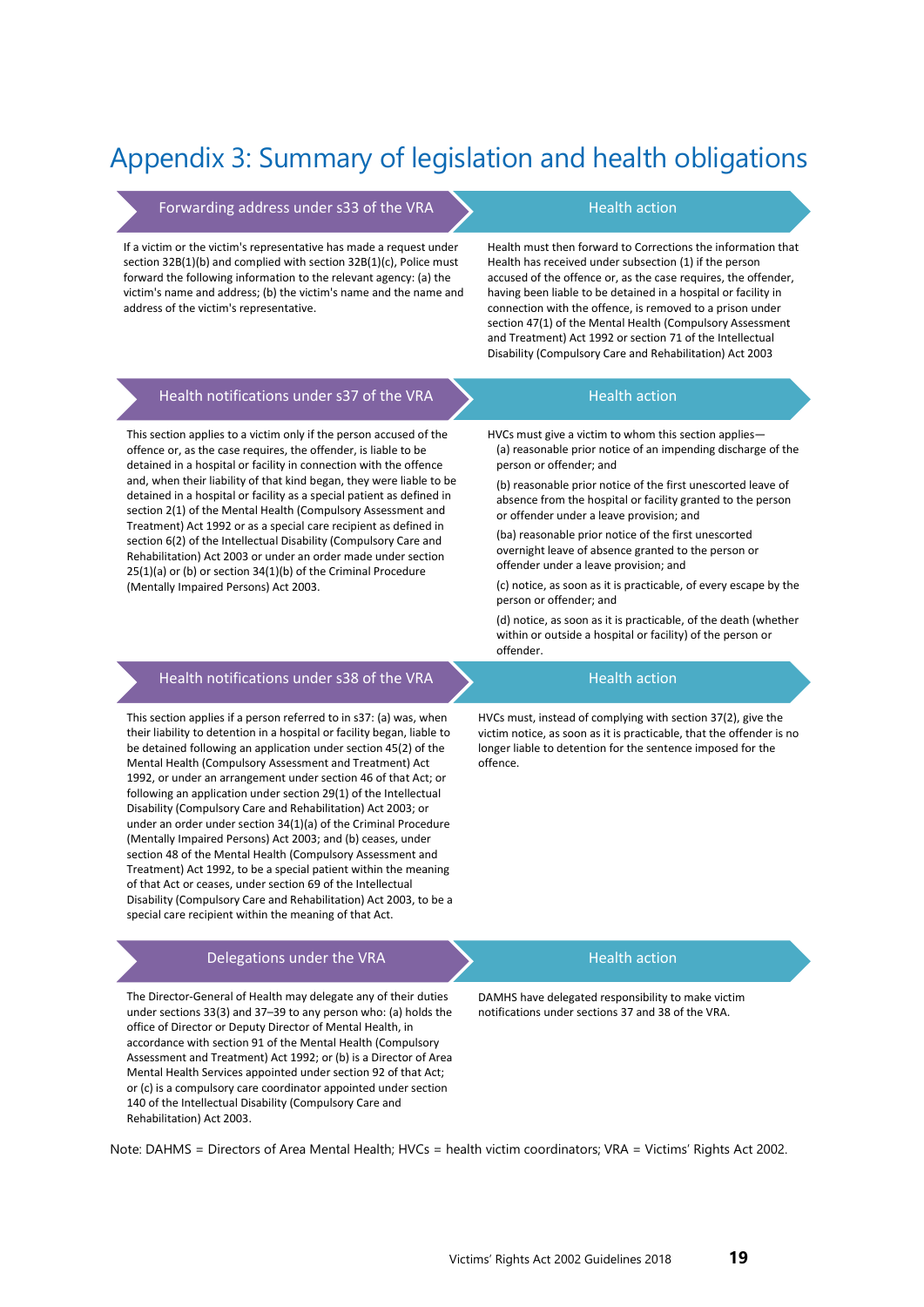#### <span id="page-23-0"></span>Appendix 4: Examples of notifiable discharges

The following are some examples of discharges that should be notified to victims.

- A special patient or special care recipient who is subject to section 24(2) of the Criminal Procedure (Mentally Impaired Persons) Act 2003 is no longer unfit to stand trial and is directed by the Attorney-General to be brought before the appropriate court or to be held as a patient under section 31(2) of that Act.
- A special patient or special care recipient who is detained subject to section 24(2) of the Criminal Procedure (Mentally Impaired Persons) Act 2003, although still unfit to stand trial, is directed by the Minister of Health to be held as a patient or as a care recipient if, in the Minister's opinion, detention as a special patient is no longer necessary (under section 31(3) of that Act).
- The maximum period for detention has expired for a special patient found unfit to stand trial, and the Attorney-General directs that the person be held as a patient (section 31(4) of the Criminal Procedure (Mentally Impaired Persons) Act 2003).
- A special patient or special care recipient who is subject to section  $24(2)(a)$  of the Criminal Procedure (Mentally Impaired Persons) Act 2003, after being acquitted on account of insanity, is directed by the Minister of Health to be held as a patient subject to a compulsory treatment order under the Mental Health (Compulsory Assessment and Treatment) Act 1992 or to be discharged (section 33(3)(b) of the Criminal Procedure (Mentally Impaired Persons) Act 2003).
- A special patient detained in hospital in connection with the offence transfers to prison under section 47(1) of the Mental Health (Compulsory Assessment and Treatment) Act 1992.
- A special patient or a special care recipient becomes no longer liable to detention for a sentence imposed. Section 48 of the Mental Health (Compulsory Assessment and Treatment) Act 1992 and section 69 of the Intellectual Disability (Compulsory Care and Rehabilitation) Act 2003 apply respectively to cessation of liability to detention for sentences imposed.
- A patient who is subject to court orders made under sections 25(1)(a), 25(1)(b) or 34(1)(b) of the Criminal Procedure (Mentally Impaired Persons) Act 2003 is no longer subject to treatment as an inpatient or care recipient.

There may be other instances where a patient's or care recipient's discharge or change of status is notifiable under the VRA to the relevant victim. When determining whether a particular discharge is subject to the provisions of the VRA, DAMHS and HVCs should consider Part 3 of the VRA and the requirements of section 38 of the VRA.